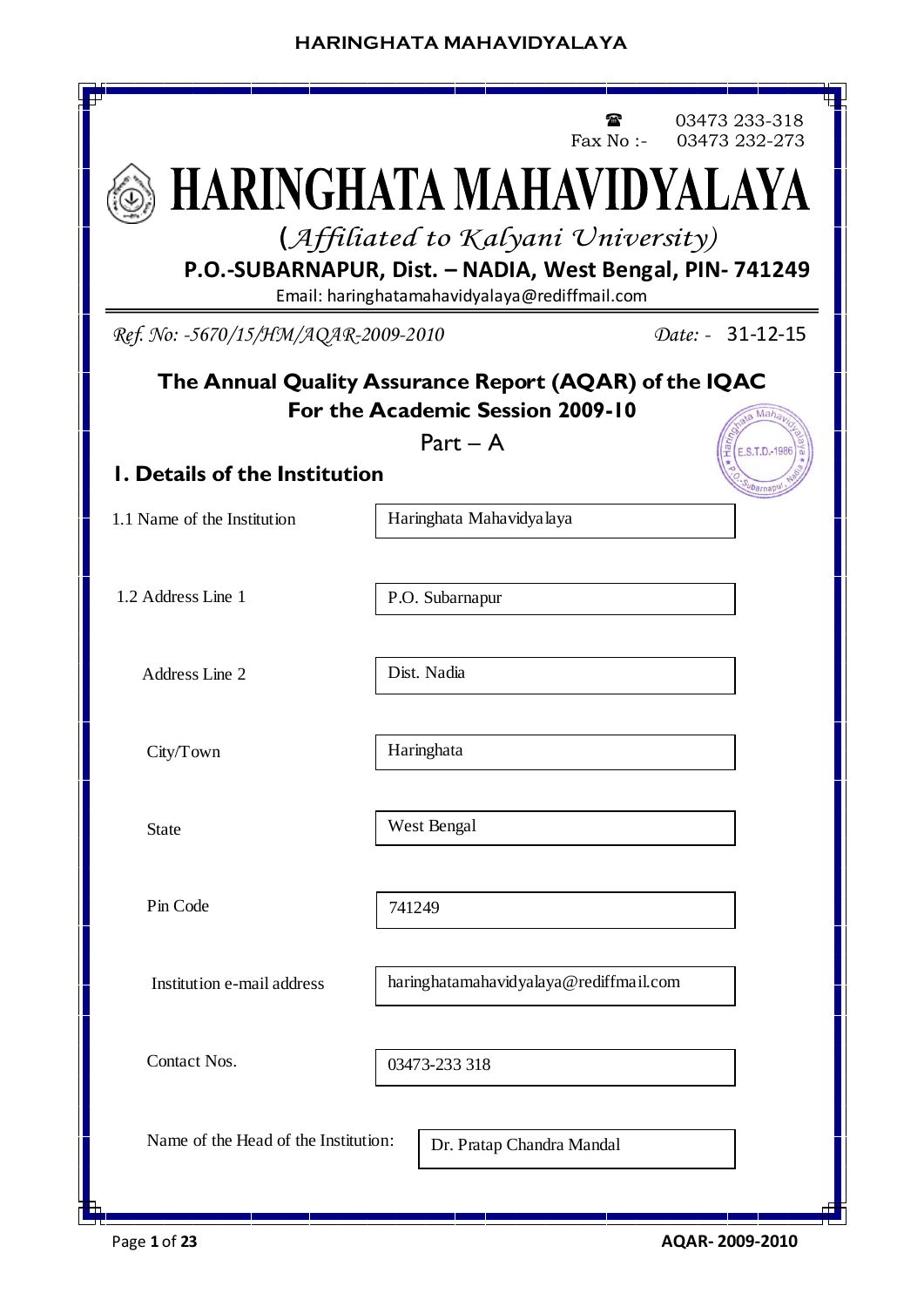| Tel. No. with STD Code:                                                                                                                                                                           | 03473-233 318                          |
|---------------------------------------------------------------------------------------------------------------------------------------------------------------------------------------------------|----------------------------------------|
| Mobile:                                                                                                                                                                                           | 91-9091818201                          |
| Name of the IQAC Co-ordinator:                                                                                                                                                                    | <b>Uddalak Roy</b>                     |
| Mobile:                                                                                                                                                                                           | 91-9433273119                          |
| IQAC e-mail address:                                                                                                                                                                              | Iqachmv2014@gmail.com                  |
| 1.3 NAAC Track ID(For ex. MHCOGN 18879)                                                                                                                                                           |                                        |
| 1.4 NAAC Executive Committee No. & Date:<br>(For Example EC/32/A&A/143 dated 3-5-2004)<br>This EC no. is available in the right corner-bottom<br>of your institution's Accreditation Certificate) | EC/40/36, Dated 17.10.2006             |
| 1.5 Website address:                                                                                                                                                                              | www.haringhatamahavidyalaya.org        |
| Web-link of the AQAR:                                                                                                                                                                             | http://www.haringhatamahavidyalaya.org |
| For ex. http://www.ladykeanecollege.edu.in/AQAR2012-13.doc                                                                                                                                        |                                        |
|                                                                                                                                                                                                   |                                        |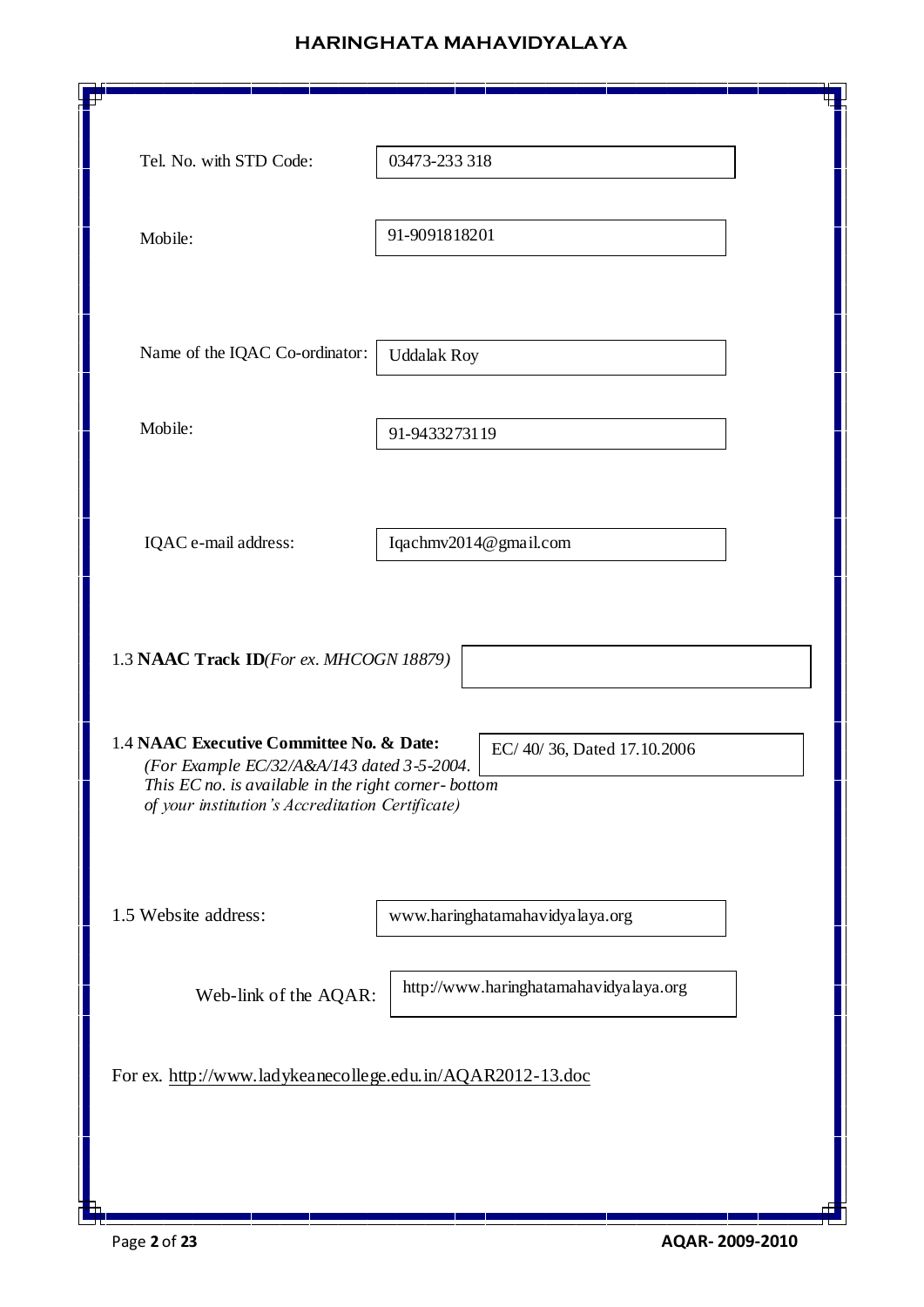#### 1.6 Accreditation Details

| Sl. No.        | Cycle                    | Grade     | <b>CGPA</b>                   | Year of<br>Accreditation | <b>Validity Period</b>      |
|----------------|--------------------------|-----------|-------------------------------|--------------------------|-----------------------------|
|                | $1st$ Cycle              | B         | 70.10 on<br>a scale of<br>100 | 2006                     | 17.10.2006 to<br>16.10.2011 |
| 2              | 2 <sup>nd</sup><br>Cycle | <b>NA</b> | <b>NA</b>                     | <b>NA</b>                | <b>NA</b>                   |
| 3              | $3rd$ Cycle              | <b>NA</b> | <b>NA</b>                     | <b>NA</b>                | <b>NA</b>                   |
| $\overline{4}$ | Cycle                    | <b>NA</b> | <b>NA</b>                     | <b>NA</b>                | NA                          |

1.7 Date of Establishment of IQAC : DD/MM/YYYY

**1.8 AQAR for the year** *(for example 2010-11)*

2009-10

28.10.2014

1.9 Details of the previous year's AQAR submitted to NAAC after the latest Assessment and Accreditation by NAAC (*(for example AQAR 2010-11submitted to NAAC on 12-10-2011)*

| i. AQAR   | ΝA        | (DD/MM/YYYY) |
|-----------|-----------|--------------|
| ii. AQAR  |           | (DD/MM/YYYY) |
| iii. AQAR | <b>NA</b> | (DD/MM/YYYY) |
| iv. AQAR  | ΝA        | (DD/MM/YYYY) |

#### 1.10 Institutional Status

| University                             | Deemed<br><b>State</b><br>Central<br>Private |  |
|----------------------------------------|----------------------------------------------|--|
| <b>Affiliated College</b>              | Yes<br>No                                    |  |
| <b>Constituent College</b>             | Yes<br>N <sub>0</sub>                        |  |
| Autonomous college of UGC              | Yes<br>No                                    |  |
| Regulatory Agency approved Institution | N <sub>0</sub><br>Yes                        |  |
| (eg. AICTE, BCI, MCI, PCI, NCI)        |                                              |  |
| Co-education<br>Type of Institution    | Men<br>Women                                 |  |
| Urban                                  | Rural<br>Tribal                              |  |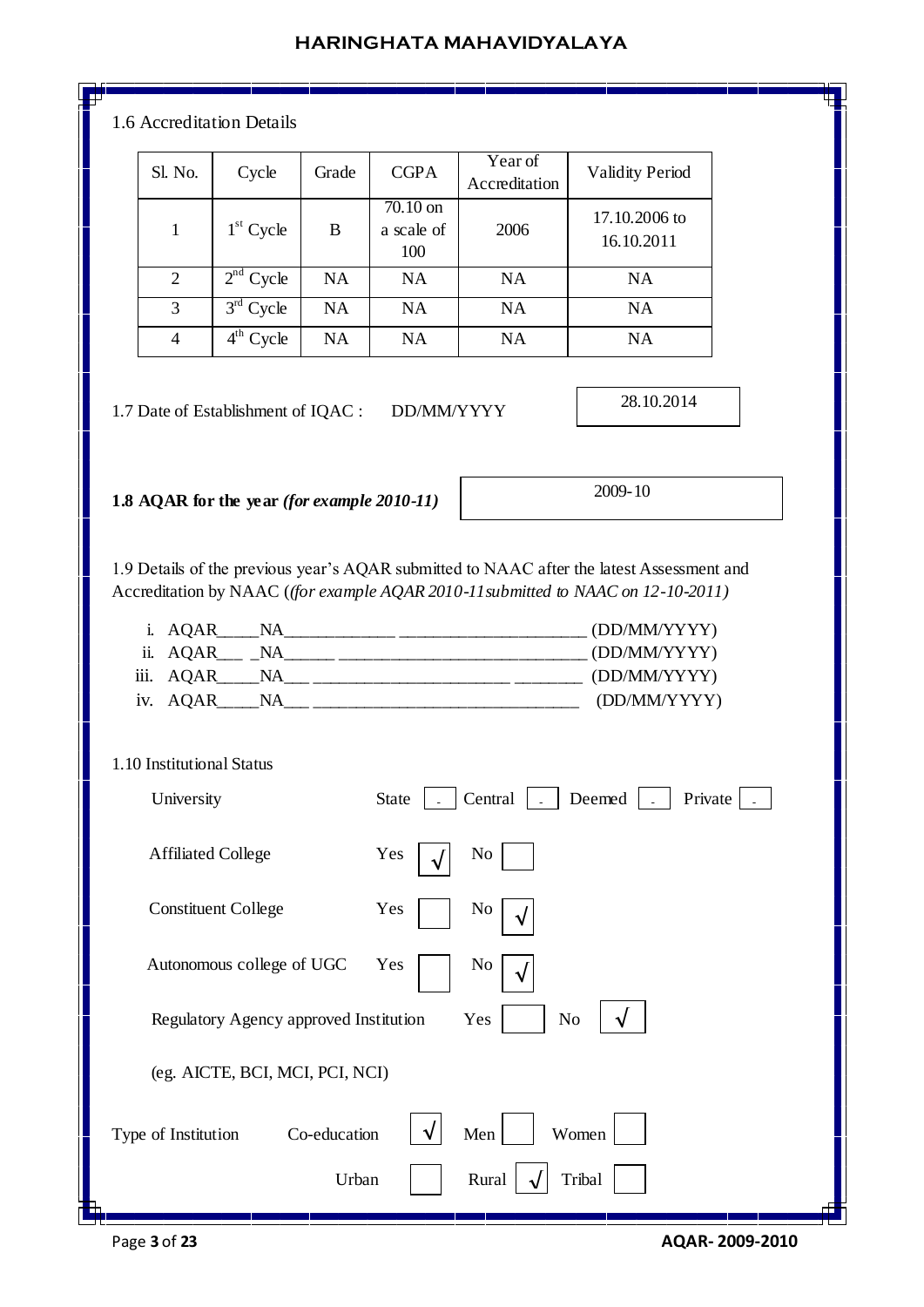| <b>Financial Status</b><br>Grant-in-aid<br>Grant-in-aid + Self Financing               | UGC 2(f)<br><b>UGC 12B</b><br>Totally Self-financing        |  |  |  |  |  |  |  |
|----------------------------------------------------------------------------------------|-------------------------------------------------------------|--|--|--|--|--|--|--|
| 1.11 Type of Faculty/Programme                                                         |                                                             |  |  |  |  |  |  |  |
| Commerce<br>PEI (Phys Edu)<br>Science<br>Law<br>Arts<br>√                              |                                                             |  |  |  |  |  |  |  |
| TEI (Edu)<br>Engineering                                                               | Health Science<br>Management                                |  |  |  |  |  |  |  |
| Others (Specify)<br>of Kalyani                                                         | Study Centre of Open and Distance Learning under University |  |  |  |  |  |  |  |
| 1.12 Name of the Affiliating University (for the Colleges)                             | University of Kalyani                                       |  |  |  |  |  |  |  |
| 1.13 Special status conferred by Central/ State Government-- UGC/CSIR/DST/DBT/ICMR etc |                                                             |  |  |  |  |  |  |  |
| Autonomy by State/Central Govt. / University                                           | N <sub>O</sub>                                              |  |  |  |  |  |  |  |
| University with Potential for Excellence                                               | <b>NA</b><br><b>UGC-CPE</b><br><b>NA</b>                    |  |  |  |  |  |  |  |
| <b>DST Star Scheme</b>                                                                 | <b>NA</b><br>NA<br>UGC-CE                                   |  |  |  |  |  |  |  |
| <b>UGC-Special Assistance Programme</b>                                                | <b>NA</b><br><b>NA</b><br><b>DST-FIST</b>                   |  |  |  |  |  |  |  |
| <b>UGC-Innovative PG programmes</b>                                                    | <b>NA</b><br><b>NA</b><br>Any other (Specify)               |  |  |  |  |  |  |  |
| <b>UGC-COP Programmes</b>                                                              | NA                                                          |  |  |  |  |  |  |  |
| <b>2. IQAC Composition and Activities</b>                                              |                                                             |  |  |  |  |  |  |  |
| 2.1 No. of Teachers                                                                    | 06                                                          |  |  |  |  |  |  |  |
| 2.2 No. of Administrative/Technical staff                                              | 09                                                          |  |  |  |  |  |  |  |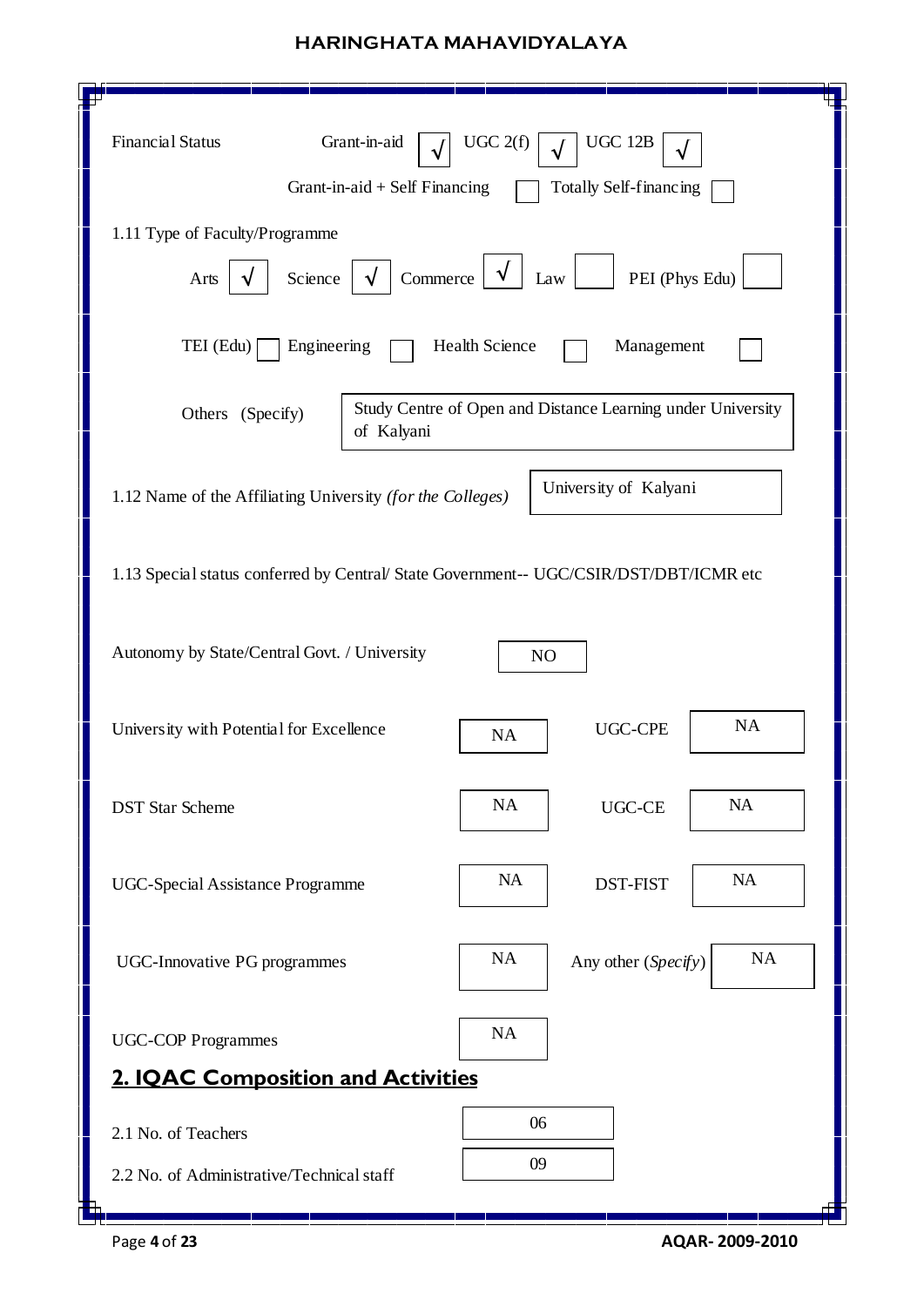| <b>Nil</b><br>2.3 No. of students<br>2.4 No. of Management representatives<br>01<br>Nil<br>2.5 No. of Alumni<br>2. 6 No. of any other stakeholder and<br>02<br>community representatives<br>Nil<br>2.7 No. of Employers/ Industrialists<br>Nil<br>2.8 No. of other External Experts<br>2.9 Total No. of members<br>18<br>2.10 No. of IQAC meetings held<br>Nil<br>Nil<br>Faculty<br>2.11 No. of meetings with various stakeholders:<br>No.<br>Alumni<br>Non-Teaching Staff Students<br>Others<br><b>Nil</b><br>Nil<br>Nil<br>2.12 Has IQAC received any funding from UGC during the year?<br>Yes<br>N <sub>0</sub><br><b>NA</b><br>If yes, mention the amount<br>2.13Seminars and Conferences (only quality related)<br>(i) No. of Seminars/Conferences/Workshops/Symposia organized by the IQAC<br>International<br><b>Institution Level</b><br>Total Nos.<br>National<br>State<br>(ii) Themes<br>2.14 Significant Activities and contributions made by IQAC<br>Since IQAC was not in existence, Plan of Action was mainly decided by the Governing<br>Body of the College. | T۲ |  |
|------------------------------------------------------------------------------------------------------------------------------------------------------------------------------------------------------------------------------------------------------------------------------------------------------------------------------------------------------------------------------------------------------------------------------------------------------------------------------------------------------------------------------------------------------------------------------------------------------------------------------------------------------------------------------------------------------------------------------------------------------------------------------------------------------------------------------------------------------------------------------------------------------------------------------------------------------------------------------------------------------------------------------------------------------------------------------|----|--|
|                                                                                                                                                                                                                                                                                                                                                                                                                                                                                                                                                                                                                                                                                                                                                                                                                                                                                                                                                                                                                                                                              |    |  |
|                                                                                                                                                                                                                                                                                                                                                                                                                                                                                                                                                                                                                                                                                                                                                                                                                                                                                                                                                                                                                                                                              |    |  |
|                                                                                                                                                                                                                                                                                                                                                                                                                                                                                                                                                                                                                                                                                                                                                                                                                                                                                                                                                                                                                                                                              |    |  |
|                                                                                                                                                                                                                                                                                                                                                                                                                                                                                                                                                                                                                                                                                                                                                                                                                                                                                                                                                                                                                                                                              |    |  |
|                                                                                                                                                                                                                                                                                                                                                                                                                                                                                                                                                                                                                                                                                                                                                                                                                                                                                                                                                                                                                                                                              |    |  |
|                                                                                                                                                                                                                                                                                                                                                                                                                                                                                                                                                                                                                                                                                                                                                                                                                                                                                                                                                                                                                                                                              |    |  |
|                                                                                                                                                                                                                                                                                                                                                                                                                                                                                                                                                                                                                                                                                                                                                                                                                                                                                                                                                                                                                                                                              |    |  |
|                                                                                                                                                                                                                                                                                                                                                                                                                                                                                                                                                                                                                                                                                                                                                                                                                                                                                                                                                                                                                                                                              |    |  |
|                                                                                                                                                                                                                                                                                                                                                                                                                                                                                                                                                                                                                                                                                                                                                                                                                                                                                                                                                                                                                                                                              |    |  |
|                                                                                                                                                                                                                                                                                                                                                                                                                                                                                                                                                                                                                                                                                                                                                                                                                                                                                                                                                                                                                                                                              |    |  |
|                                                                                                                                                                                                                                                                                                                                                                                                                                                                                                                                                                                                                                                                                                                                                                                                                                                                                                                                                                                                                                                                              |    |  |
|                                                                                                                                                                                                                                                                                                                                                                                                                                                                                                                                                                                                                                                                                                                                                                                                                                                                                                                                                                                                                                                                              |    |  |
|                                                                                                                                                                                                                                                                                                                                                                                                                                                                                                                                                                                                                                                                                                                                                                                                                                                                                                                                                                                                                                                                              |    |  |

 $\mathbf{d}$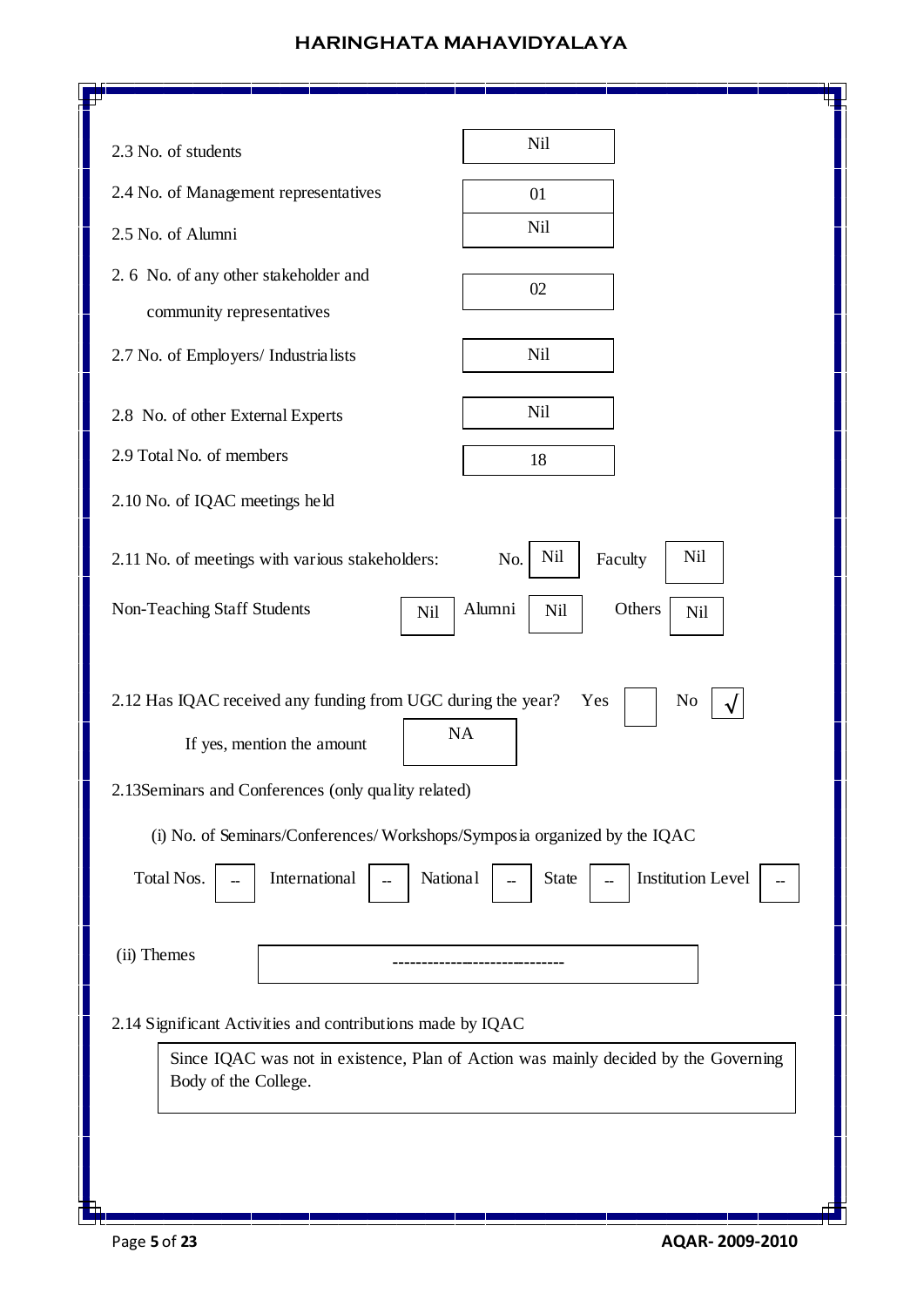## 2.15 Plan of Action by IQAC/Outcome

 The plan of action chalked out by the IQAC in the beginning of the year towards quality enhancement and the outcome achieved by the end of the year \*

| Plan of Action                                               | Achievements                                                                                                                                                                                                                       |  |  |  |  |
|--------------------------------------------------------------|------------------------------------------------------------------------------------------------------------------------------------------------------------------------------------------------------------------------------------|--|--|--|--|
| <b>Admission</b>                                             | Based on Merit of Higher Secondary (+2 Level)<br>examination.                                                                                                                                                                      |  |  |  |  |
| <b>Classes</b>                                               | Classes were conducted as per the Teaching<br>Plan and University Guidelines. Few Tutorial<br>Classes were also conducted as per the need and<br>requirements of the students. Audio system was<br>installed in large class rooms. |  |  |  |  |
| <b>Faculties</b>                                             | New guest lecturers were appointed.                                                                                                                                                                                                |  |  |  |  |
| <b>Examination</b>                                           | Internal Assessment as per University Norms<br>was conducted in addition to normal yearly test<br>examinations.                                                                                                                    |  |  |  |  |
| <b>College Magazine</b>                                      | College Magazine "Ayan" was published in<br>collaboration with students and teachers                                                                                                                                               |  |  |  |  |
| <b>NSS Programme</b>                                         | A number of programmes were conducted as a<br>measure of extra-curricular<br>and outreach<br>activities.                                                                                                                           |  |  |  |  |
| <b>Sports and Cultural Activities</b>                        | Annual sports, cultural programme, freshers'<br>welcome also took place.<br>Playground was<br>improved.                                                                                                                            |  |  |  |  |
| <b>Cycle Shed</b>                                            | Cycle shed had been constructed at the entrance<br>of the college campus.                                                                                                                                                          |  |  |  |  |
| <b>Information</b><br>and<br><b>Communication Technology</b> | Internet connection, FAX and telephone line<br>were taken and college website was launched.                                                                                                                                        |  |  |  |  |
| non-teaching staffs and students.                            | Note: Since IQAC was not in existence, Plan of Action was mainly initiated under<br>the guidance and supervision of the head of the institution supported by teaching,                                                             |  |  |  |  |
|                                                              | * Attach the Academic Calendar of the year as Annexure. (Academic Calendar: Annexure-I)                                                                                                                                            |  |  |  |  |
| 2.15 Whether the AQAR was placed in statutory body           | Yes<br>No                                                                                                                                                                                                                          |  |  |  |  |
| Management                                                   | Syndicate<br>Any other body                                                                                                                                                                                                        |  |  |  |  |
| Provide the details of the action taken                      |                                                                                                                                                                                                                                    |  |  |  |  |
|                                                              | AQAR was placed before the Governing Body of the college and its approval was                                                                                                                                                      |  |  |  |  |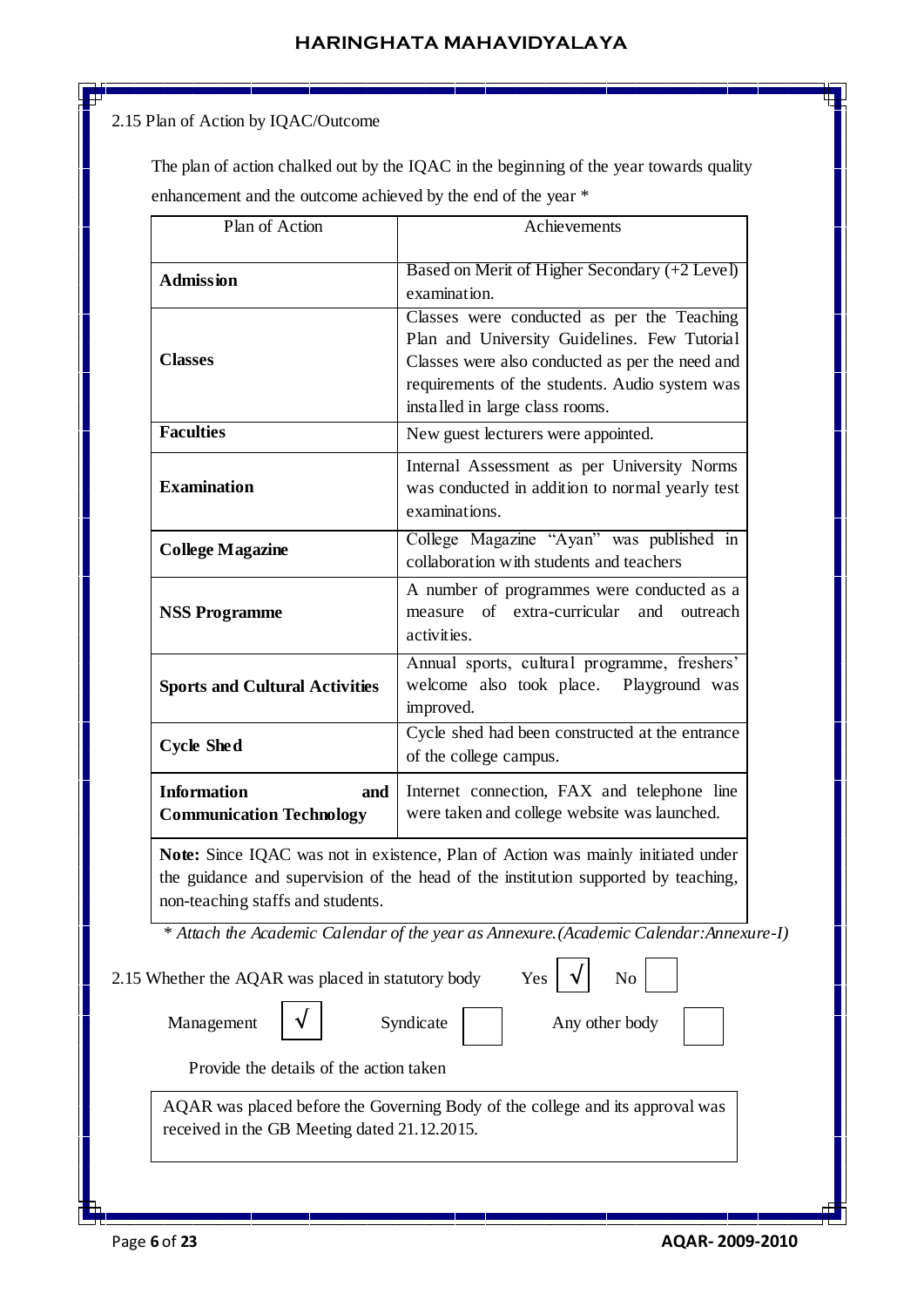# Part – B

# **Criterion – I**

# **1. Curricular Aspects**

1.1 Details about Academic Programmes

| Level of the<br>Programme | Number of<br>existing<br>Programmes | Number of<br>programmes added<br>during the year | Number of<br>self-financing<br>programmes | Number of value<br>added / Career<br>Oriented<br>programmes |
|---------------------------|-------------------------------------|--------------------------------------------------|-------------------------------------------|-------------------------------------------------------------|
| PhD                       |                                     | --                                               |                                           |                                                             |
| PG                        |                                     |                                                  | --                                        |                                                             |
| UG                        | $\overline{08}$                     | --                                               | --                                        |                                                             |
| PG Diploma                |                                     |                                                  | --                                        |                                                             |
| <b>Advanced Diploma</b>   |                                     | --                                               | --                                        |                                                             |
| Diploma                   |                                     |                                                  | --                                        |                                                             |
| Certificate               | --                                  | --                                               | --                                        |                                                             |
| Others (ODL)              | 04                                  | --                                               | --                                        |                                                             |
| <b>Total</b>              | 12                                  | --                                               | --                                        |                                                             |
| Interdisciplinary         |                                     | --                                               | --                                        |                                                             |
| Innovative                |                                     |                                                  |                                           |                                                             |

1.2 (i) Flexibility of the Curriculum: CBCS/Core/Elective option / Open options (ii) Pattern of programmes:

|                                                                                                                       | Pattern   | Number of programmes |  |  |  |  |
|-----------------------------------------------------------------------------------------------------------------------|-----------|----------------------|--|--|--|--|
|                                                                                                                       | Semester  |                      |  |  |  |  |
|                                                                                                                       | Trimester |                      |  |  |  |  |
|                                                                                                                       | Annual    | ึ่ง                  |  |  |  |  |
|                                                                                                                       |           |                      |  |  |  |  |
| 1.3 Feedback from stakeholders*Alumni<br>Employers<br><b>Students</b><br>Parents<br>(On all aspects)                  |           |                      |  |  |  |  |
| Co-operating schools (for PEI)<br>Manual<br>Mode of feedback<br>:Online                                               |           |                      |  |  |  |  |
| *Please provide an analysis of the feedback in the Annexure                                                           |           |                      |  |  |  |  |
| 1.4 Whether there is any revision/update of regulation or syllabi, if yes, mention their salient aspects.             |           |                      |  |  |  |  |
| For the college being affiliated to University of Kalyani, there is no scope to revise the<br>syllabus independently. |           |                      |  |  |  |  |
| 1.5 Any new Department/Centre introduced during the year. If yes, give details.                                       |           |                      |  |  |  |  |
| N <sub>0</sub>                                                                                                        |           |                      |  |  |  |  |
|                                                                                                                       |           |                      |  |  |  |  |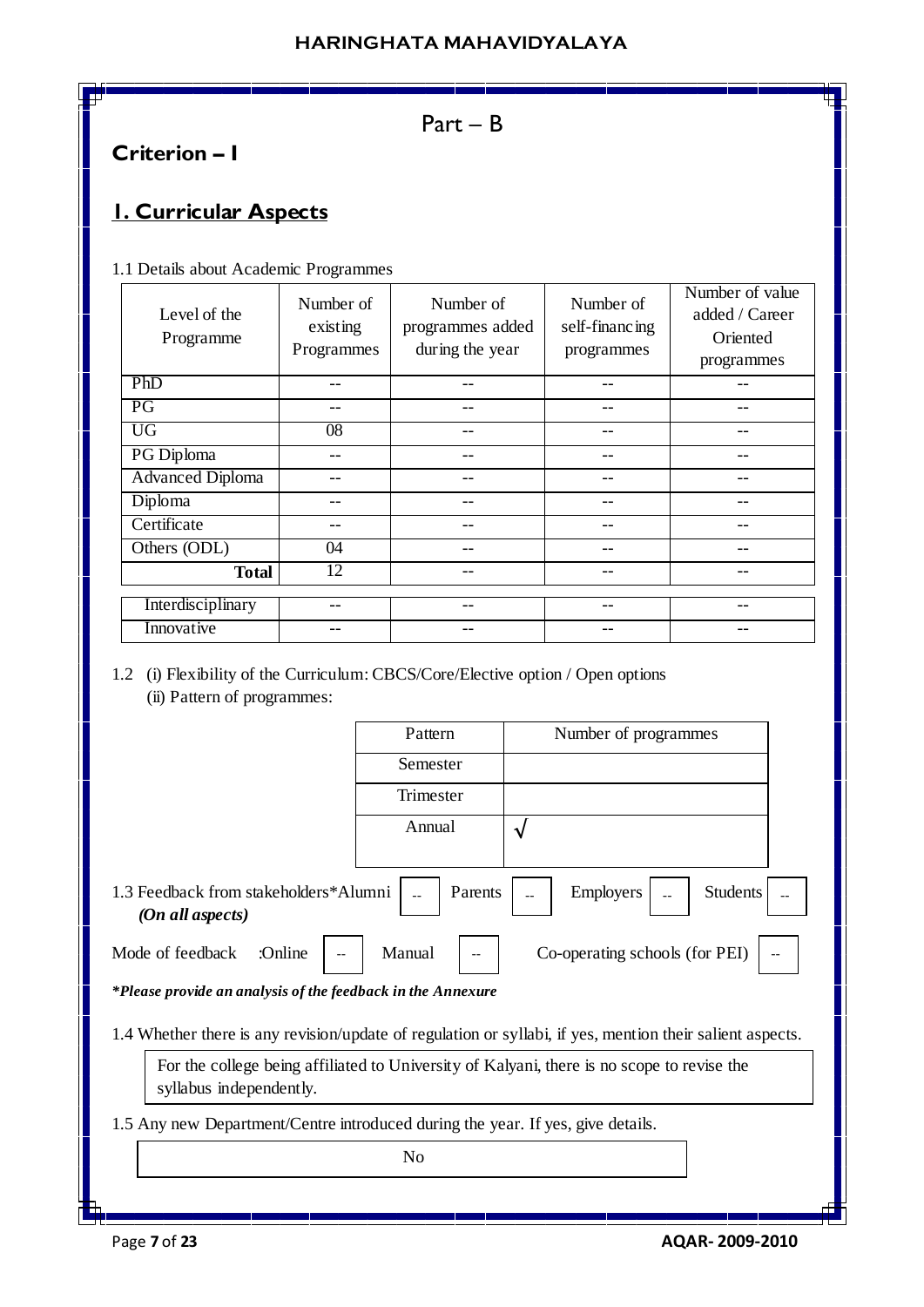# **Criterion – II**

## **2. Teaching, Learning and Evaluation**

2.1 Total No. of permanent faculty

| Total | Asst.<br>Professors | Associate<br>Professors | Professors/<br><b>Principal</b> | Others |
|-------|---------------------|-------------------------|---------------------------------|--------|
| 30    |                     |                         |                                 |        |

5

**#** One faculty was on Leave on Lien.

\* Govt. appointed Permanent Part Time Teacher (PTT)

2.2 No. of permanent faculty with Ph.D.

2.3 No. of Faculty Positions Recruited (R) and Vacant (V) during the year

| Asst.<br>Professors | Associate<br>Professors |   | Professors |    | Others |   | Total |  |
|---------------------|-------------------------|---|------------|----|--------|---|-------|--|
|                     |                         |   |            |    |        |   |       |  |
|                     | -                       | - | NA         | NΑ |        | - |       |  |

2.4 No. of Guest and Visiting faculty and Temporary faculty

06 **- -**

2.5 Faculty participation in conferences and symposia:

| No. of Faculty              | <b>International</b><br>level | National level | State level |
|-----------------------------|-------------------------------|----------------|-------------|
| Attended Seminars/Workshops |                               |                |             |
| Presented papers            |                               | -              |             |
| <b>Resource Persons</b>     |                               |                |             |

2.6 Innovative processes adopted by the institution in Teaching and Learning:

- 1. At the time of admission proper counselling and orientation of students were conducted for the betterment of the teacher-student relationship and making them aware about the structure and examination patterns of the syllabi of the affiliating university.
- 2. Classes were held according to teaching plan.
- 3. Use of computer laboratory facility to the students of department of commerce.

2.7 Total No. of actual teaching days during this academic year

Page **8** of **23 AQAR- 2009-2010**

179 Days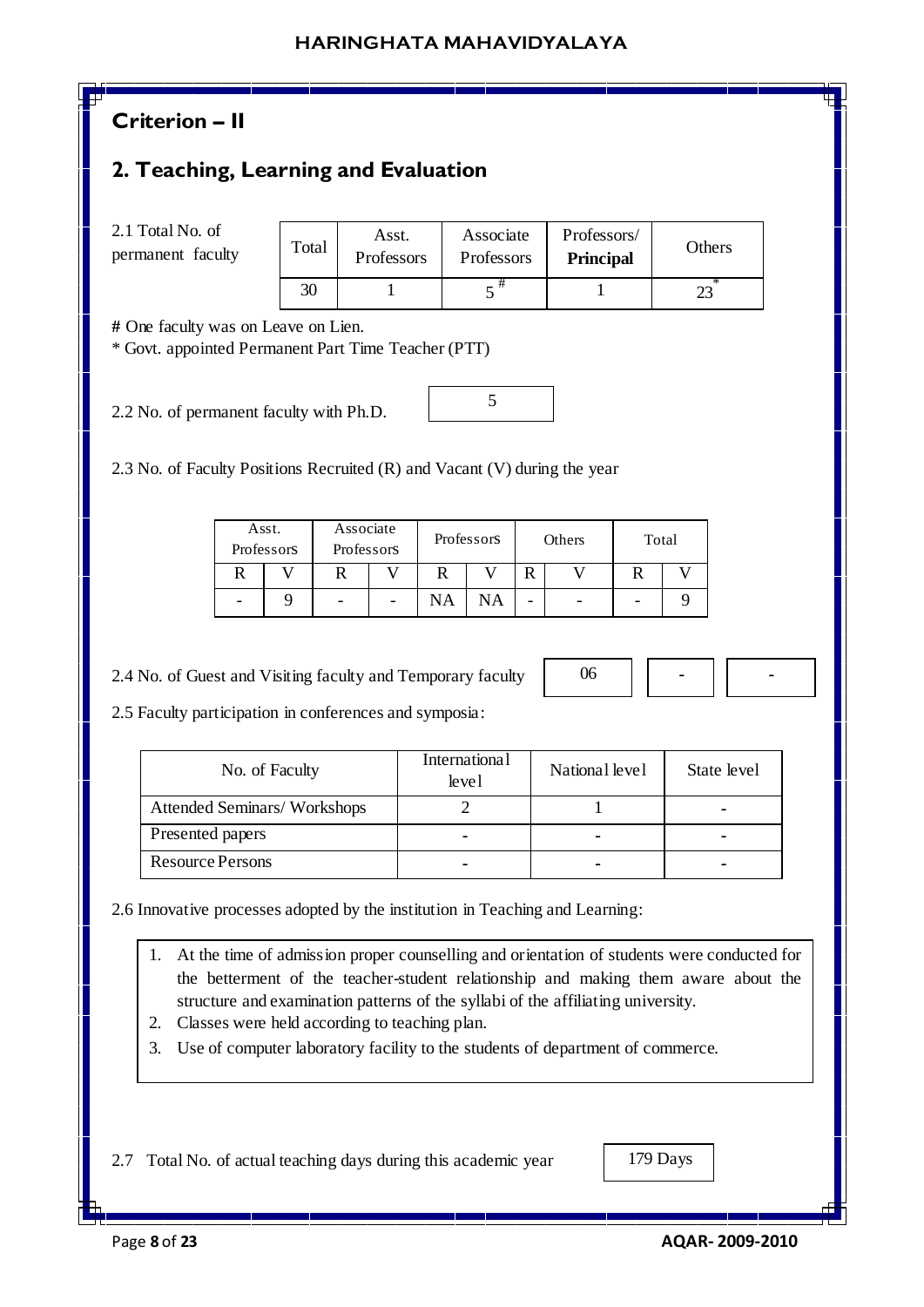2.8 Examination/ Evaluation Reforms initiated by the Institution (for example: Open Book Examination, Bar Coding, Double Valuation, Photocopy, Online Multiple Choice Questions)

Internal Evaluation in the form of Internal Assessment is in operation as per K.U. Examination Norms

- 2.9 No. of faculty members involved in curriculum restructuring/ revision/syllabus development as member of Board of Study/Faculty/Curriculum Development workshop **- -**
- 2.10 Average percentage of attendance of students

| 75% |  |
|-----|--|
|     |  |

2

2.11 Course/Programme wise distribution of pass percentage:

| Title of the        | Total no. of<br>students | Division      |       |       |         |        |  |
|---------------------|--------------------------|---------------|-------|-------|---------|--------|--|
| Programme           | appeared                 | Distinction % | $I\%$ | II %  | $III$ % | Pass % |  |
| B.A. (Honours)      | 224                      |               | 21.43 | 76.34 |         | 96.43  |  |
| B.Sc. (Honours)     | 16                       |               |       | 93.75 |         | 93.75  |  |
| B.Com.<br>(Honours) | $\overline{2}$           |               | 50.00 | 50.00 |         | 100.00 |  |
| B.A. (General)      | 229                      |               |       | 40.61 | 57.64   | 98.25  |  |
| B.Sc. (General)     |                          |               |       |       |         |        |  |
| B.Com.<br>(General) | 6                        |               |       | 83.33 |         | 83.33  |  |

2.12 How does IQAC Contribute/Monitor/Evaluate the Teaching & Learning processes:

Progress of academic and extra-curricular activities was coordinated by the head of the institution with the help of respective departmental heads and other sub-committees formed in this respect.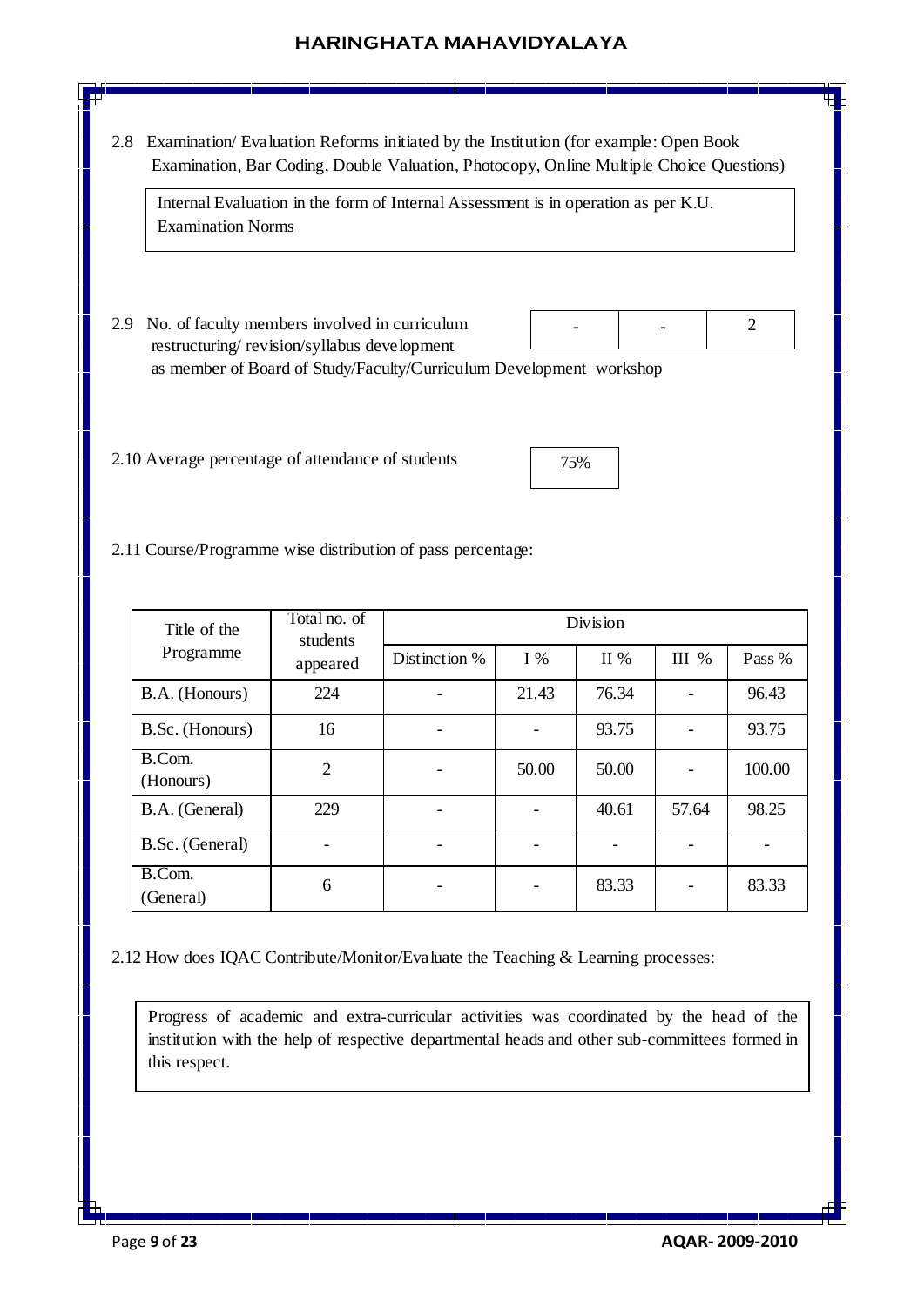#### 2.13 Initiatives undertaken towards faculty development

| Faculty / Staff Development Programmes         | Number of faculty<br>benefitted |
|------------------------------------------------|---------------------------------|
| Refresher courses                              | 01                              |
| UGC – Faculty Improvement Programme            |                                 |
| HRD programmes                                 |                                 |
| Orientation programmes                         |                                 |
| Faculty exchange programme                     |                                 |
| Staff training conducted by the university     |                                 |
| Staff training conducted by other institutions |                                 |
| Summer / Winter schools, Workshops, etc.       |                                 |
| Others                                         |                                 |

#### 2.14 Details of Administrative and Technical staff

| Category             | Number of<br>Permanent<br><b>Employees</b> | Number of<br>Vacant<br>Positions | Number of<br>permanent<br>positions filled<br>during the Year | Number of<br>positions filled<br>temporarily |
|----------------------|--------------------------------------------|----------------------------------|---------------------------------------------------------------|----------------------------------------------|
| Administrative Staff | 13                                         | 4                                | Nil                                                           |                                              |
| Technical Staff      | Nil                                        |                                  | Nil                                                           |                                              |

## **Criterion – III**

## **3. Research, Consultancy and Extension**

- 3.1 Initiatives of the IQAC in Sensitizing/Promoting Research Climate in the institution
	- Teaching faculties were encouraged by the management to undergo different workshops and seminars.
	- One teacher was involved in conducting minor research project funded by UGC.

### 3.2 Details regarding major projects

|                     | Completed | Ongoing | Sanctioned | Submitted |
|---------------------|-----------|---------|------------|-----------|
| Number              | ۰         |         |            | -         |
| Outlay in Rs. Lakhs |           |         |            | -         |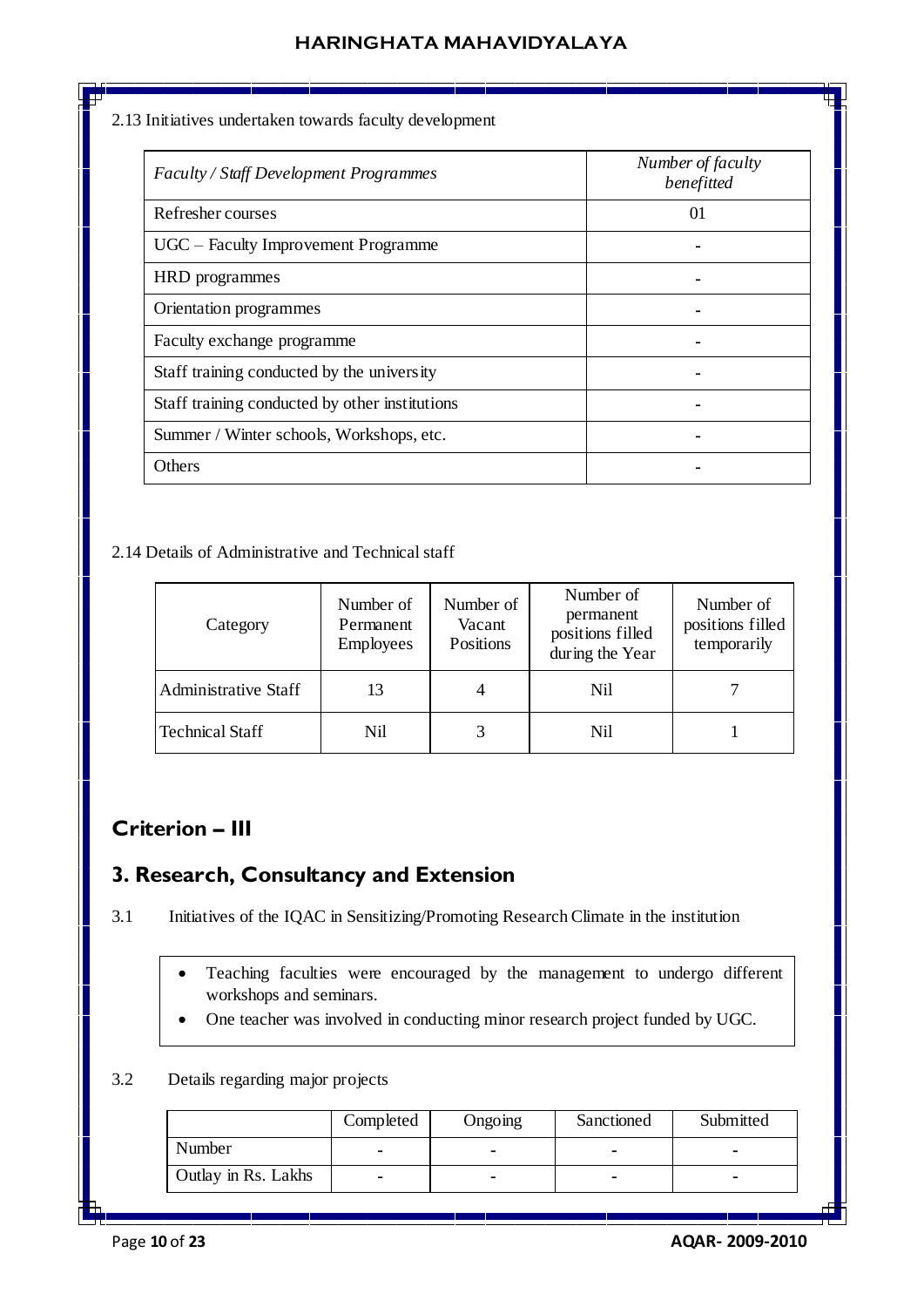#### 3.3 Details regarding minor projects

|                     | Completed | Ongoing | Sanctioned | Submitted |
|---------------------|-----------|---------|------------|-----------|
| Number              | -         |         |            |           |
| Outlay in Rs. Lakhs |           | $0.82*$ |            |           |

 $*$  ₹ 90,000 was sanctioned during 2006-07, out of which ₹ 50,000 was received in 2006-07 and  $\bar{\xi}$  32,000 was received in 2007-08. Thus the cumulative project value stands at  $\bar{\xi}$  82,000.

#### 3.4 Details on research publications

|                          | <b>International</b> | <b>National</b> | Others (State) |
|--------------------------|----------------------|-----------------|----------------|
| Peer Review Journals     |                      |                 |                |
| Non-Peer Review Journals |                      |                 |                |
| e-Journals               |                      |                 |                |
| Conference proceedings   |                      |                 |                |

#### 3.5 Details on Impact factor of publications:

Range | **.** | Average | **.** | h-index | **.** | Nos. in SCOPUS | **. -**

3.6 Research funds sanctioned and received from various funding agencies, industry and other **Organizations** 

| Nature of the Project                                                   | Duration<br>Year | Name of the<br>funding Agency | Total grant<br>sanctioned | Received |
|-------------------------------------------------------------------------|------------------|-------------------------------|---------------------------|----------|
| Major projects                                                          |                  |                               |                           |          |
| <b>Minor Projects</b>                                                   |                  | $UGC*$                        |                           |          |
| <b>Interdisciplinary Projects</b>                                       |                  |                               |                           |          |
| Industry sponsored                                                      |                  |                               |                           |          |
| Projects sponsored by the<br>University/College                         |                  |                               |                           |          |
| Students research projects<br>(other than compulsory by the University) |                  |                               |                           |          |
| Any other (Specify)                                                     |                  |                               |                           |          |
| Total                                                                   |                  |                               |                           |          |

 $*$  ₹ 90,000 was sanctioned during 2006-07, out of which ₹ 50,000 was received in 2006-07 and  $\bar{\xi}$  32,000 was received in 2007-08. Thus the cumulative project value stands at  $\bar{\xi}$  82,000.

3.7 No. of books published i) With ISBN No. | - | Chapters in Edited Books

**-**

ii) Without ISBN No.

02

**-**

Page **11** of **23 AQAR- 2009-2010**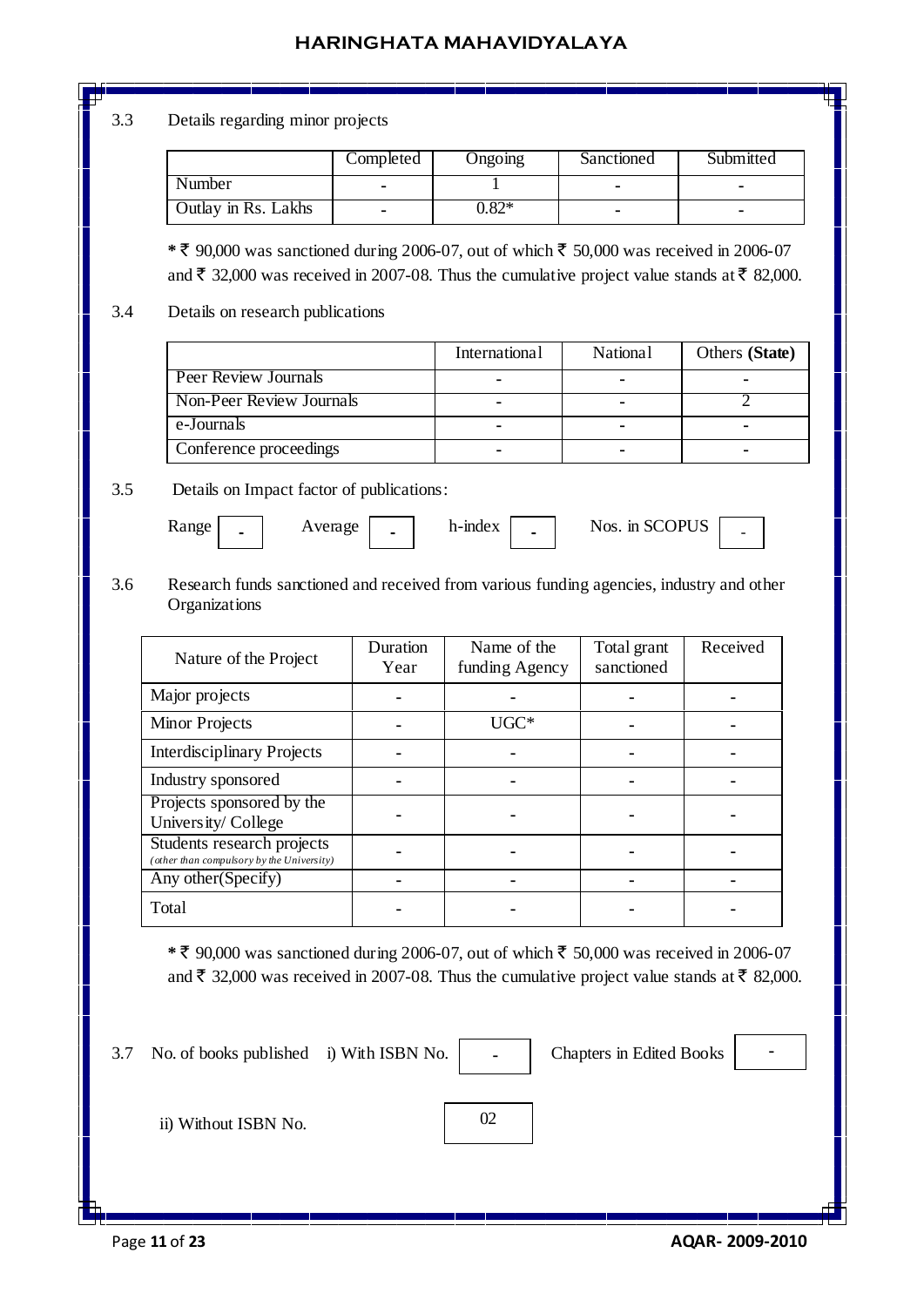| 3.8                                                                     | No. of University Departments receiving funds from |               |                                          |           |                    |            |                         |           |           |
|-------------------------------------------------------------------------|----------------------------------------------------|---------------|------------------------------------------|-----------|--------------------|------------|-------------------------|-----------|-----------|
|                                                                         | UGC-SAP                                            | NA            | CAS                                      | <b>NA</b> |                    |            | <b>DST-FIST</b>         |           | <b>NA</b> |
|                                                                         | <b>DPE</b>                                         | NA            |                                          |           |                    |            | <b>DBT</b> Scheme/funds |           | NA        |
|                                                                         |                                                    |               |                                          |           |                    |            |                         |           |           |
| For colleges<br>3.9                                                     | Autonomy                                           | NA            | <b>CPE</b>                               | NA        |                    |            | <b>DBT</b> Star Scheme  |           | NA        |
|                                                                         | <b>INSPIRE</b>                                     | NA            | <b>CE</b>                                | <b>NA</b> |                    |            | Any Other (specify)     |           | NA        |
|                                                                         |                                                    |               |                                          |           |                    |            |                         |           |           |
| 3.10 Revenue generated through consultancy                              |                                                    |               |                                          | NA        |                    |            |                         |           |           |
|                                                                         |                                                    |               |                                          |           |                    |            |                         |           |           |
| 3.11 No. of conferences organized by the Institution                    |                                                    |               |                                          |           |                    |            |                         |           |           |
| Level                                                                   | International                                      |               | <b>National</b>                          | State     |                    | University | College                 |           |           |
| Number                                                                  |                                                    |               |                                          |           |                    |            |                         |           |           |
|                                                                         | Sponsoring<br>$\overline{\phantom{0}}$             |               |                                          |           |                    |            |                         |           |           |
| agencies                                                                |                                                    |               |                                          |           |                    |            |                         |           |           |
| 3.12 No. of faculty served as experts, chairpersons or resource persons |                                                    |               |                                          |           |                    |            |                         |           |           |
| 3.13 No. of collaborations                                              |                                                    | International | L.                                       |           | National           |            |                         | Any other |           |
| 3.14 No. of linkages created during this year                           |                                                    |               |                                          |           |                    |            |                         |           |           |
| 3.15 Total budget for research for current year in lakhs:               |                                                    |               |                                          |           |                    |            |                         |           |           |
| From Funding agency                                                     | NA                                                 |               | From Management of University/College    |           |                    |            |                         |           | NA        |
| Total                                                                   |                                                    |               |                                          |           |                    |            |                         |           |           |
|                                                                         | $\rm NA$                                           |               |                                          |           |                    |            |                         |           |           |
| 3.16 No. of patents received this year                                  |                                                    |               | Type of Patent                           |           |                    |            | Number                  |           |           |
|                                                                         |                                                    | National      |                                          |           | Applied            |            |                         |           |           |
|                                                                         |                                                    |               |                                          |           | Granted<br>Applied |            |                         |           |           |
|                                                                         |                                                    |               | International                            |           | Granted            |            |                         |           |           |
|                                                                         |                                                    |               | Commercialised                           |           | Applied<br>Granted |            |                         |           |           |
| 3.17 No. of research awards/recognitions                                |                                                    |               | received by faculty and research fellows |           |                    |            |                         |           |           |
| Of the institute in the year                                            |                                                    |               |                                          |           |                    |            |                         |           |           |
| Total                                                                   | International<br>National                          | <b>State</b>  | <b>University</b>                        |           | Dist               | College    |                         |           |           |
| 1                                                                       |                                                    |               | 1                                        |           |                    |            |                         |           |           |
|                                                                         |                                                    |               |                                          |           |                    |            |                         |           |           |
|                                                                         |                                                    |               |                                          |           |                    |            |                         |           |           |

 $\overline{\phantom{a}}$ 

 $\sqrt{ }$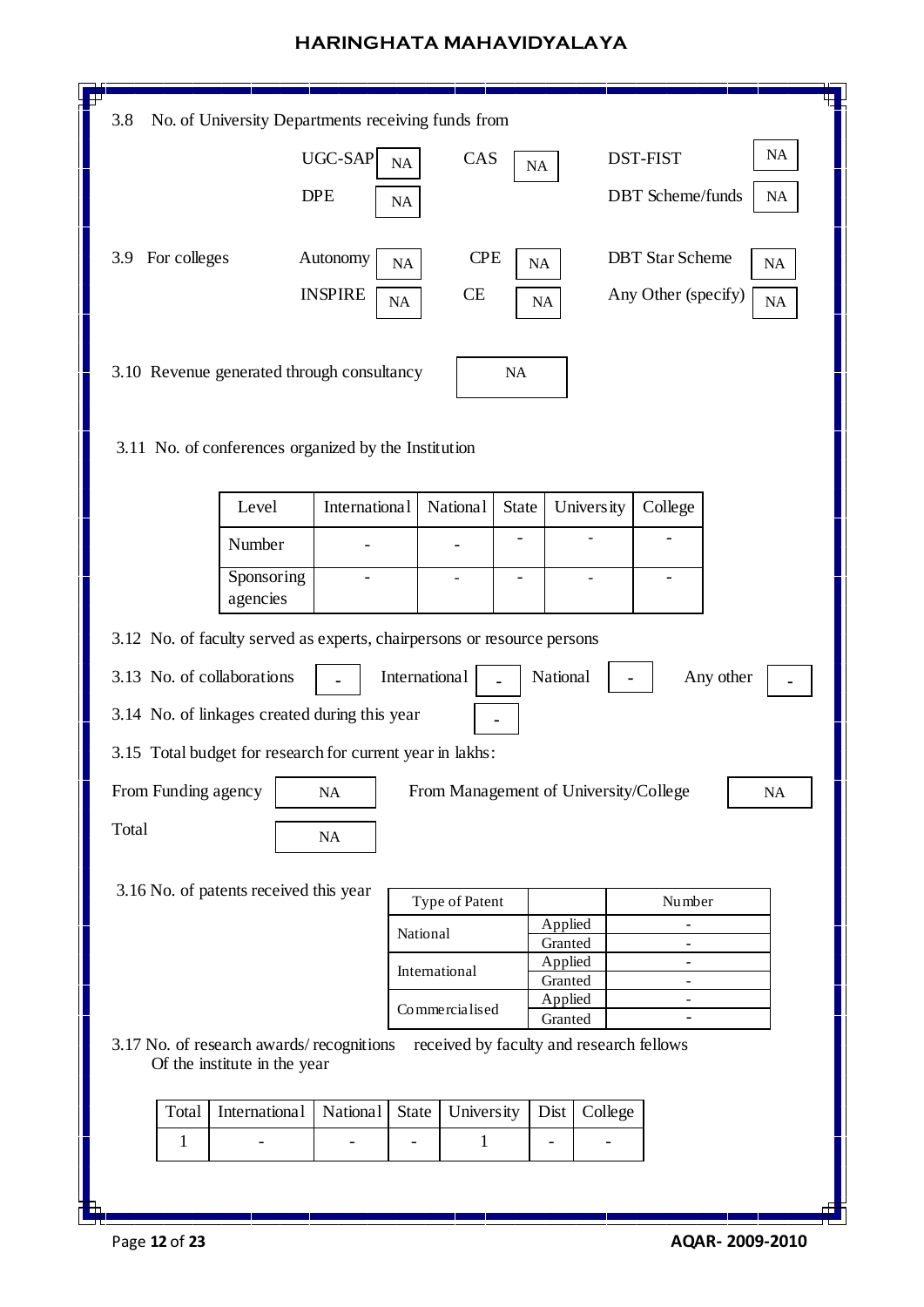| 3.18 No. of faculty from the Institution<br>$\rm NA$<br>who are Ph. D. Guides<br>and students registered under them<br>$\rm NA$                       |
|-------------------------------------------------------------------------------------------------------------------------------------------------------|
| 3.19 No. of Ph.D. awarded by faculty from the Institution<br>NA                                                                                       |
| 3.20 No. of Research scholars receiving the Fellowships (Newly enrolled + existing ones)                                                              |
| <b>JRF</b><br><b>SRF</b><br><b>Project Fellows</b><br>Any other<br>$\rm NA$<br>$\rm NA$<br><b>NA</b><br>NA                                            |
| 3.21 No. of students Participated in NSS events:<br>400<br>State level<br>University level<br>National level<br>International level<br>$\overline{2}$ |
| 3.22 No. of students participated in NCC events:<br>State level<br>University level<br>$\rm NA$<br>NA                                                 |
| National level<br>International level<br>NA<br>NA<br>3.23 No. of Awards won in NSS:<br>University level<br>State level                                |
| National level<br>International level                                                                                                                 |
| 3.24 No. of Awards won in NCC:                                                                                                                        |
| <b>NA</b><br><b>NA</b><br>State level<br>University level                                                                                             |
| National level<br>International level<br>NA<br>$\rm NA$                                                                                               |
| 3.25 No. of Extension activities organized                                                                                                            |
| University forum<br>College forum                                                                                                                     |
| <b>NCC</b><br><b>NSS</b><br>Any other<br>14                                                                                                           |
|                                                                                                                                                       |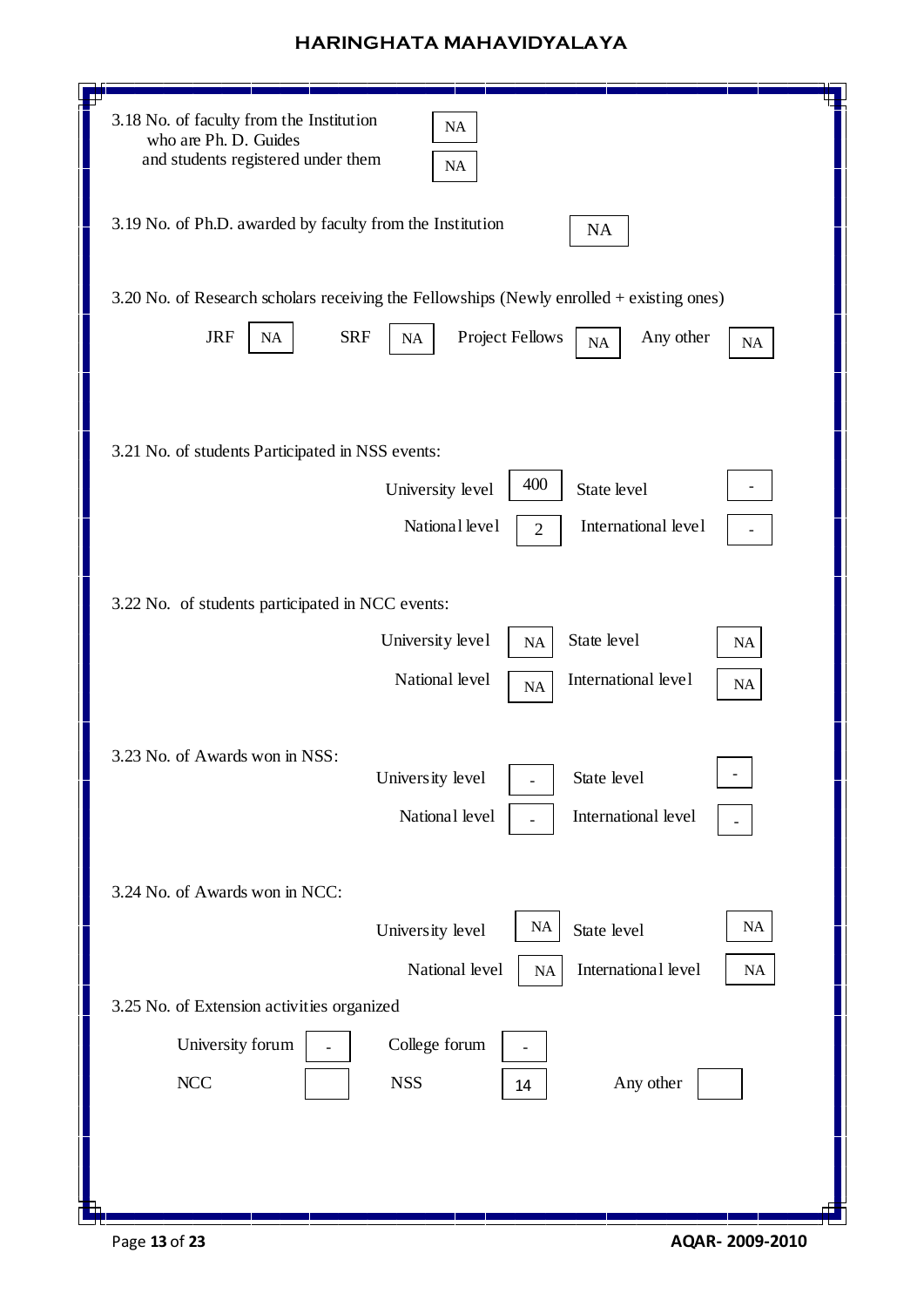3.26 Major Activities during the year in the sphere of extension activities and Institutional Social Responsibility

 The NSS college units organised some programmes (like Environment Day, Banomohatsav Week, National Integration Day, Children's Day, World AIDS Day, National Youth Day, Traffic and Discipline during festival session and local annual fair etc.) as extension activities in local community and adopted villages, besides observing Independence Day, Teachers Day, NSS Day, Gandhi Jayanti, Republic Day etc in the college campus.

# **Criterion – IV 4. Infrastructure and Learning Resources**

| Facilities                                                                                        | Existing | Newly created | Source of<br>Fund | Total |
|---------------------------------------------------------------------------------------------------|----------|---------------|-------------------|-------|
| Campus area (Acres)                                                                               | 2.45     |               |                   | 2.45  |
| Class rooms                                                                                       | 30       |               |                   | 30    |
| Laboratories                                                                                      | 01       | 01            | College Fund      | 02    |
| Seminar Halls                                                                                     |          |               |                   |       |
| No. of important equipments<br>purchased $( \geq 1 - 0 \text{ lakh})$ during the<br>current year. |          |               |                   |       |
| Value of the equipment purchased<br>during the year (Rs. in Lakhs)                                | 2.55     | 1.07          | College Fund      | 3.62  |
| Others                                                                                            |          |               |                   |       |

4.1 Details of increase in infrastructure facilities:

4.2 Computerization of administration and library

Administration and library works were fully computerized.

4.3 Library services:

|                   | Existing |                           |     | Newly added | Total |           |  |
|-------------------|----------|---------------------------|-----|-------------|-------|-----------|--|
|                   | No.      | Value $(\overline{\tau})$ | No. | Value (₹)   | No.   | Value (₹) |  |
| <b>Text Books</b> | 5,121    | 4,58,226                  | 21  | 1,742       | 5,142 | 4,59,968  |  |
| Reference Books   | 3,093    | 3,00,076                  | 19  | 1,696       | 3,112 | 3,01,772  |  |
| e-Books           |          |                           |     |             |       |           |  |
| Journals          | 856      | 13,748                    | 201 | 3,533       | 1,057 | 17,281    |  |
| e-Journals        |          |                           |     |             |       |           |  |
| Digital Database  |          |                           |     |             |       |           |  |
| CD & Video        |          |                           |     |             |       |           |  |
| Others (specify)  |          |                           |     |             |       |           |  |

Page **14** of **23 AQAR- 2009-2010**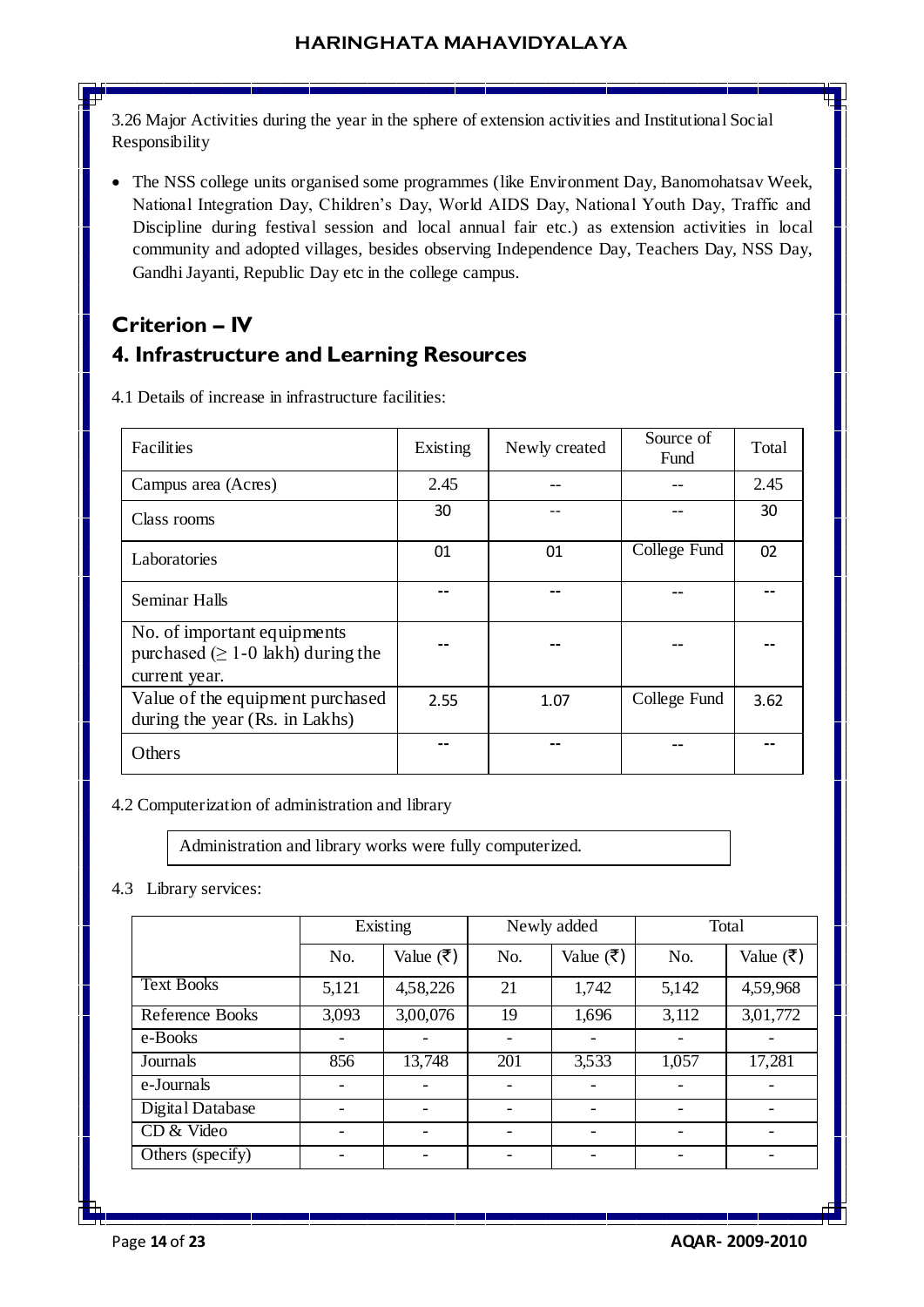4.4 Technology up gradation (overall)

|          | Total<br>Computers | Computer<br>Labs | Internet | Browsing<br>Centres | Computer<br>Centres | Office | Depart-<br>ments | Others |
|----------|--------------------|------------------|----------|---------------------|---------------------|--------|------------------|--------|
| Existing | 14                 | 04               | Yes      | $- -$               | --                  | 07     | 02               | 01     |
| Added    | 02                 | 02               | --       | --                  | --                  |        | --               |        |
| Total    | 16                 | 06               |          |                     |                     | 07     | 02               | 01     |

4.5 Computer, Internet access, training to teachers and students and any other programme for technology

upgradation (Networking, e-Governance etc.)

No training programme for technology upgradation was organized.

4.6 Amount spent on maintenance in lakhs :

i) ICT

|  |  | ii) Campus Infrastructure and facilities |  |  |
|--|--|------------------------------------------|--|--|
|--|--|------------------------------------------|--|--|

iii) Equipments

iv) Others

| 0.06 |
|------|
| 4.65 |
| 0.46 |
| 1.36 |
|      |

**Total :** 

## **Criterion – V**

## **5. Student Support and Progression**

5.1 Contribution of IQAC in enhancing awareness about Student Support Services

 Students were encouraged to apply for various scholarships and financial assistances available to them by the management and the teachers.

6.53

- Tutorial classes for the students were arranged.
- Students were also encouraged to take part in different extra-curricular and outreach activities.

#### 5.2 Efforts made by the institution for tracking the progression

 There was no institutional procedure for tracking the progression, but the teachers in their own effort kept records of the students' progression.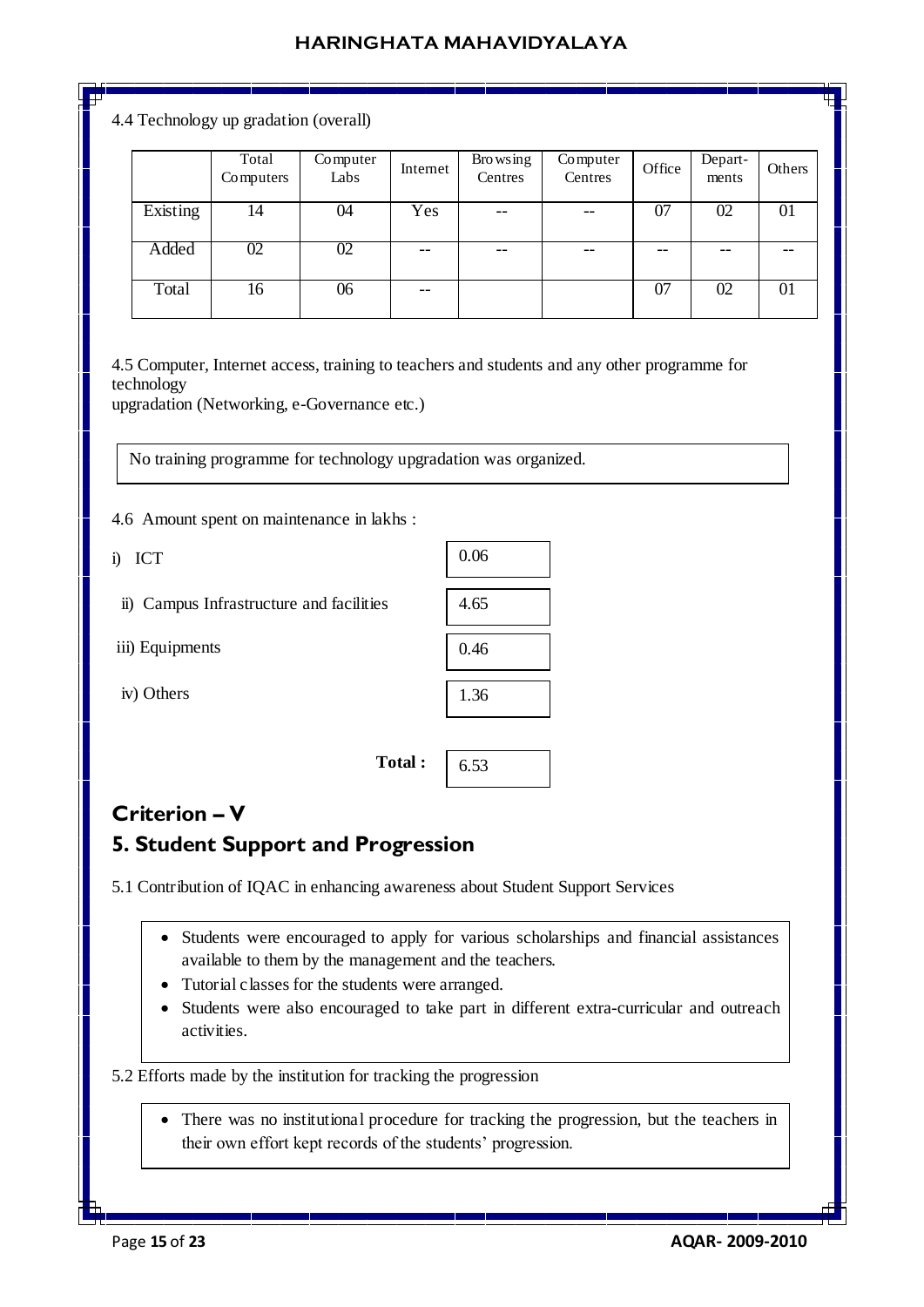| 5.3 (a) Total Number of students<br><b>UG</b><br>$\mathbf{P}\mathbf{G}$<br>Ph. D.<br>Others<br>$\rm N.A$<br>2352<br>N.A<br>N.A                                                                                                                                                                                                                                                                                                                             |           |            |                       |                                       |       |                            |     |           |     |                          |       |  |
|------------------------------------------------------------------------------------------------------------------------------------------------------------------------------------------------------------------------------------------------------------------------------------------------------------------------------------------------------------------------------------------------------------------------------------------------------------|-----------|------------|-----------------------|---------------------------------------|-------|----------------------------|-----|-----------|-----|--------------------------|-------|--|
|                                                                                                                                                                                                                                                                                                                                                                                                                                                            |           |            |                       | (b) No. of students outside the state |       | <b>NIL</b>                 |     |           |     |                          |       |  |
| (c) No. of international students                                                                                                                                                                                                                                                                                                                                                                                                                          |           |            |                       |                                       |       | <b>NIL</b>                 |     |           |     |                          |       |  |
|                                                                                                                                                                                                                                                                                                                                                                                                                                                            | Men       | No<br>1376 | $\%$<br>58.50         | Women                                 |       | No<br>$\%$<br>41.50<br>976 |     |           |     |                          |       |  |
|                                                                                                                                                                                                                                                                                                                                                                                                                                                            |           |            | Last Year (2008-2009) |                                       |       |                            |     |           |     | This Year (2009-2010)    |       |  |
| General                                                                                                                                                                                                                                                                                                                                                                                                                                                    | <b>SC</b> | <b>ST</b>  | OBC                   | Physically<br>Challenged              | Total | General                    | SC  | <b>ST</b> | OBC | Physically<br>Challenged | Total |  |
| 1304                                                                                                                                                                                                                                                                                                                                                                                                                                                       | 533       | 67         | 123                   | $\text{NIL}$                          | 2027  | 1493                       | 621 | 89        | 149 | <b>NIL</b>               | 2352  |  |
| 5.4 Details of student support mechanism for coaching for competitive examinations (If any)<br>N <sub>o</sub><br><b>NA</b><br>No. of students beneficiaries<br>5.5 No. of students qualified in these examinations<br>SET/SLET<br><b>NET</b><br><b>GATE</b><br><b>CAT</b><br><b>State PSC</b><br>IAS/IPS etc<br><b>UPSC</b><br>Others<br>$3^{\#}$<br># 2 students qualified W.B. School Service Commission;<br>1 student qualified Kolkata Police Service. |           |            |                       |                                       |       |                            |     |           |     |                          |       |  |
| 5.6 Details of student counselling and career guidance<br>N <sub>o</sub><br>No. of students benefitted                                                                                                                                                                                                                                                                                                                                                     |           |            |                       |                                       |       |                            |     |           |     |                          |       |  |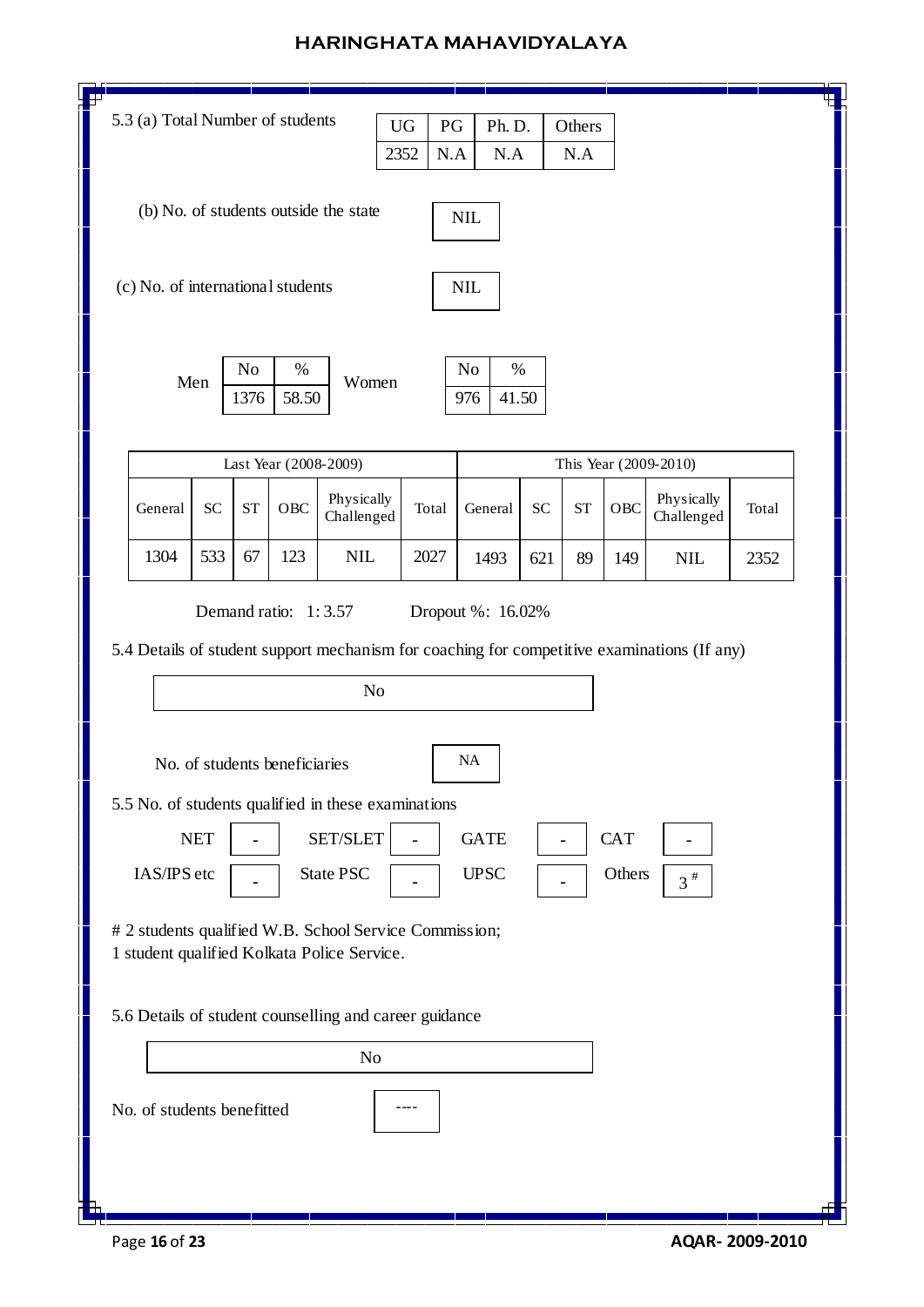5.7 Details of campus placement

|                                              | <b>Off Campus</b>                  |                                     |                           |
|----------------------------------------------|------------------------------------|-------------------------------------|---------------------------|
| Number of<br>Organizations<br><b>Visited</b> | Number of Students<br>Participated | Number of<br><b>Students Placed</b> | Number of Students Placed |
| <b>NA</b>                                    | NA                                 | NA                                  | NA                        |

#### 5.8 Details of gender sensitization programmes

- The teachers tried to keep aware of gender issues to the students.
- Reservation for girls as elected class representatives in the students' union election was mandatory.

#### 5.9 Students Activities

5.9.1 No. of students participated in Sports, Games and other events

| State/University level                                                           | National level |                       | International level         |  |
|----------------------------------------------------------------------------------|----------------|-----------------------|-----------------------------|--|
| No. of students participated in cultural events                                  |                |                       |                             |  |
|                                                                                  |                |                       |                             |  |
| State/University level                                                           | National level |                       | International level         |  |
| No. of medals /awards won by students in Sports, Games and other events<br>5.9.2 |                |                       |                             |  |
| Sports : State/University level                                                  | National level |                       | International level         |  |
|                                                                                  |                |                       |                             |  |
| Cultural: State/ University level                                                | National level |                       | International level         |  |
| 5.10 Scholarships and Financial Support                                          |                |                       |                             |  |
|                                                                                  |                |                       |                             |  |
|                                                                                  |                | Number of<br>students | Amount $(\bar{\mathbf{z}})$ |  |

|                                                                                                                              | students               | $\cdots$                                                          |
|------------------------------------------------------------------------------------------------------------------------------|------------------------|-------------------------------------------------------------------|
| Financial support from institution                                                                                           |                        | 48,429.00                                                         |
| Financial support from government<br>W.B. Labour Welfare Scholarship<br>W.B. Minority Development Fund<br>S.C. S.T. & O.B.C. | $\frac{06}{29}$<br>479 | 18,000.00<br>43,500.00<br>Transfer to student<br>account directly |
| Financial support from other sources                                                                                         |                        |                                                                   |
| Number of students who received International<br>National recognitions                                                       |                        | 0.00                                                              |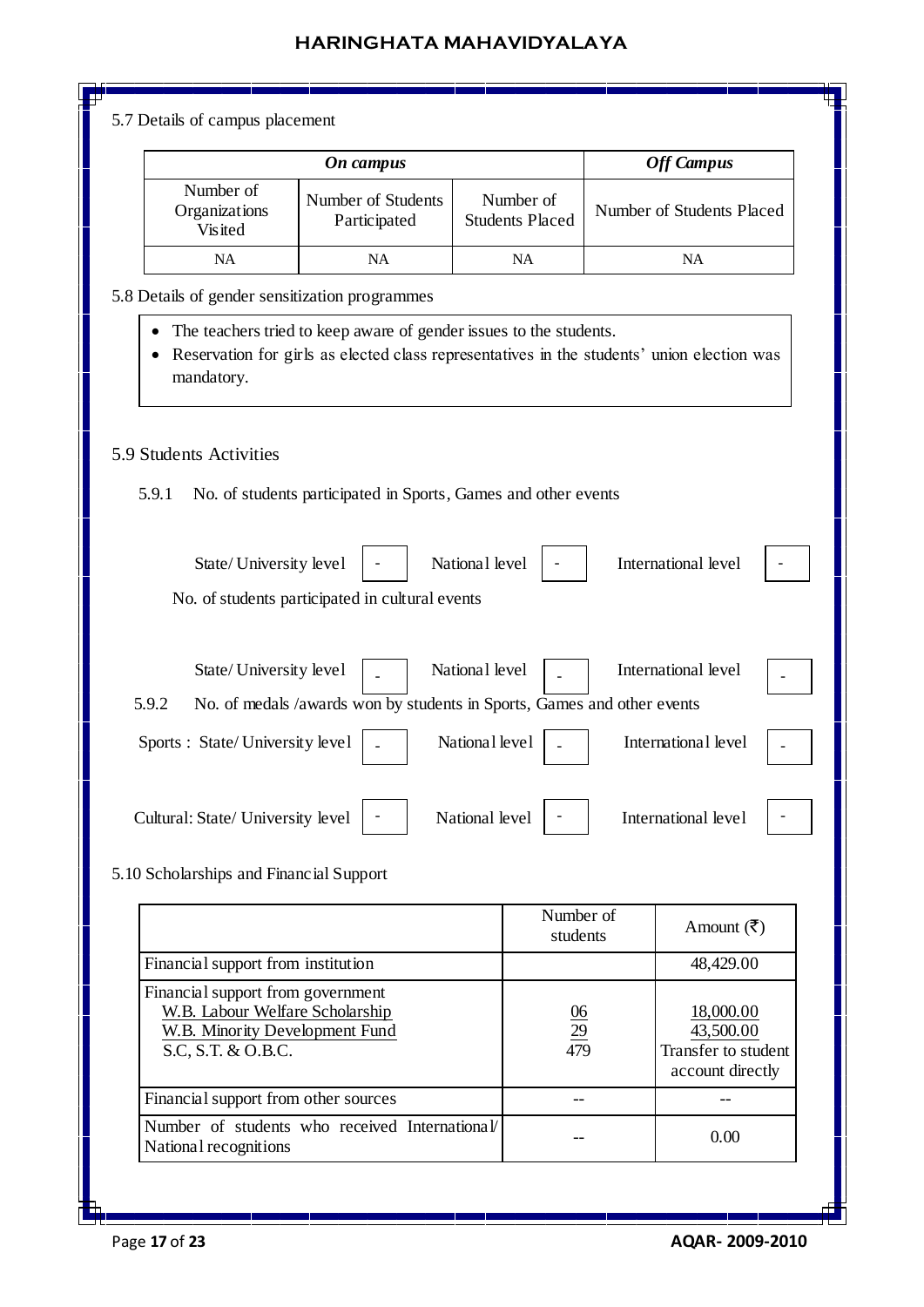| Student organised / initiatives<br>5.11                                                                                                                                                                                                                                                                                      |
|------------------------------------------------------------------------------------------------------------------------------------------------------------------------------------------------------------------------------------------------------------------------------------------------------------------------------|
| National level<br>International level<br>Fairs<br>: State/ University level                                                                                                                                                                                                                                                  |
| National level<br>International level<br>Exhibition: State/ University level                                                                                                                                                                                                                                                 |
|                                                                                                                                                                                                                                                                                                                              |
| 5.12<br>No. of social initiatives undertaken by the students                                                                                                                                                                                                                                                                 |
| 5.13 Major grievances of students (if any) redressed: _______<br>NA                                                                                                                                                                                                                                                          |
| <b>Criterion - VI</b>                                                                                                                                                                                                                                                                                                        |
| 6. Governance, Leadership and Management                                                                                                                                                                                                                                                                                     |
| 6.1 State the Vision and Mission of the institution                                                                                                                                                                                                                                                                          |
|                                                                                                                                                                                                                                                                                                                              |
| of the college is to promote higher education among the people belonging to socially<br>backward groups like people involved in agricultural occupation, daily labourers.<br>Large number these groups represent scheduled caste and tribes. The college aims at<br>uplifting the socio-economic standard through education. |
| 6.2 Does the Institution has a management Information System<br>The college has management information system.                                                                                                                                                                                                               |
| 6.3 Quality improvement strategies adopted by the institution for each of the following:<br>6.3.1 Curriculum Development                                                                                                                                                                                                     |
| As it is an affiliated college under the University of Kalyani, there was no scope to<br>independently frame or develop curriculum or syllabi                                                                                                                                                                                |
| Teaching and Learning<br>6.3.2                                                                                                                                                                                                                                                                                               |
| Conventional methods of teaching like chalk and talk method were generally<br>followed. However, a few departments arranged ICT in a limited way.<br>Excursion for the students of geography was also arranged.<br>Regular monitoring was done.                                                                              |
| Examination and Evaluation<br>6.3.3                                                                                                                                                                                                                                                                                          |
| Internal Assessment as per the affiliating university prescribed norms was conducted.                                                                                                                                                                                                                                        |
|                                                                                                                                                                                                                                                                                                                              |

 $\mathsf{L}$ Н

 $\sqrt{ }$ 

di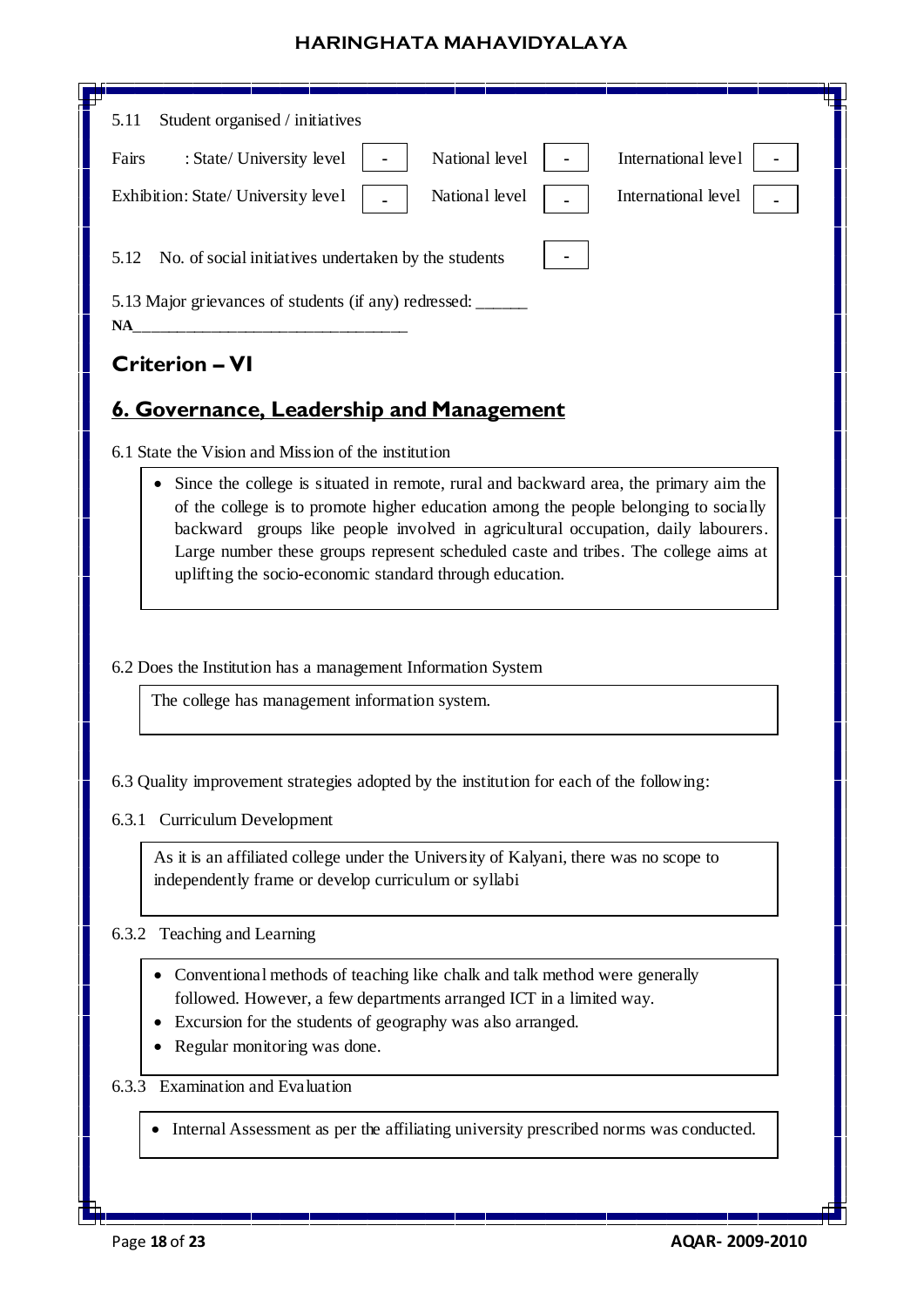#### 6.3.4 Research and Development

Minor research project was undertaken by the teacher.

#### 6.3.5 Library, ICT and physical infrastructure / instrumentation

- Library was computerised.
- New titles have been added to the library.
- Electronic water purifiers, T.V. for the student's common room were provided.
- Already introduced audio system for the large classes was maintained.

#### 6.3.6 Human Resource Management

 Strict vigilance in order to keep campus ragging free and making aware the students about the importance of ragging free environment.

#### 6.3.7 Faculty and Staff recruitment

- Government sanctioned posts were filled up on the recommendation of the West Bengal College Service Commission. The college had no autonomy in this regard.
- The college on the recommendation of an interview board headed by the faculties of the concerned department of the affiliating university recruits part time teachers and guest lecturers.
- Regarding recruitment of sanctioned posts of non-teaching staffs the college followed the State Govt. framed rules.
- In cases of emergency, casual non-teaching staffs were appointed by the GB.

#### 6.3.8 Industry Interaction / Collaboration

The college is situated in predominantly agrarian belt. So it was very difficult to find collaboration from industries.

#### 6.3.9 Admission of Students

Notification on the college website and notice board of the college and admission was strictly as per the merit.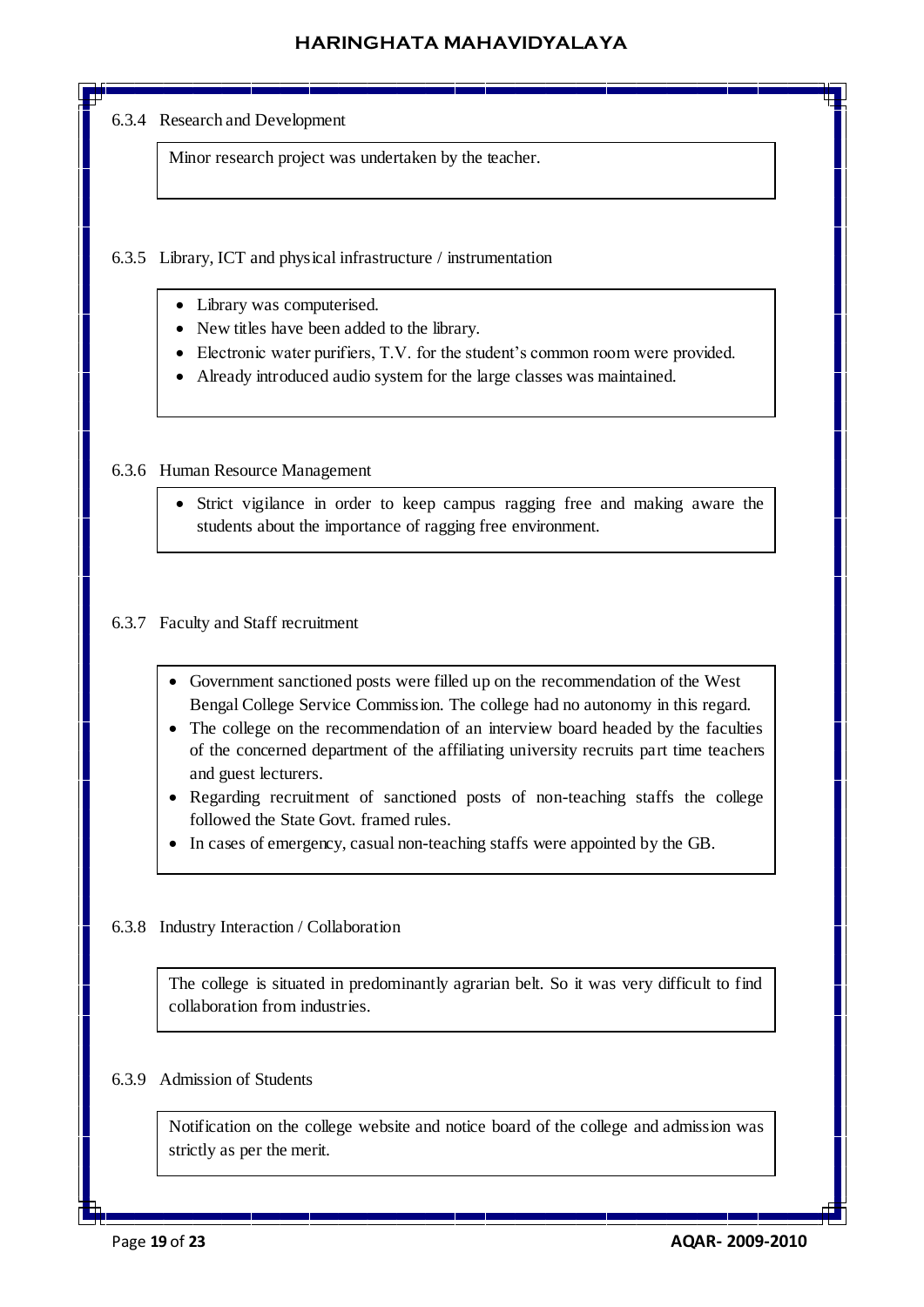#### 6.4 Welfare schemes for

| Teaching        | Haringhata Mahavidyalaya Employees Cooperative Credit Society Ltd.                                                                                |
|-----------------|---------------------------------------------------------------------------------------------------------------------------------------------------|
| Non teaching    | Haringhata Mahavidyalaya Employees Cooperative Credit Society Ltd., Festival<br>advance                                                           |
| <b>Students</b> | Fees remission facility, two separate common rooms for boys and girls, W.B. Labour<br>Welfare Scholarship, Minority Stipend, students health home |

√

6.5 Total corpus fund generated

₹ 26,46,014/-

6.6 Whether annual financial audit has been done Yes  $\mathbf{v} \cdot \mathbf{v}$  No

6.7 Whether Academic and Administrative Audit (AAA) has been done?

| Audit Type     |               | External                                                  | Internal       |           |  |
|----------------|---------------|-----------------------------------------------------------|----------------|-----------|--|
|                | Yes/No        | Agency                                                    | Yes/No         | Authority |  |
| Academic       | No            |                                                           | N <sub>o</sub> |           |  |
| Administrative | Yes (Finance) | Directorate of<br>Public<br>Instructions,<br>Govt. of W.B | N <sub>0</sub> | -         |  |

6.8 Does the University/ Autonomous College declares results within 30 days?

For UG Programmes Yes

For PG Programmes Yes  $\mathbf{N_A}$  No



6.9 What efforts are made by the University/ Autonomous College for Examination Reforms?

NA

6.10 What efforts are made by the University to promote autonomy in the affiliated/constituent colleges?

NA

6.11 Activities and support from the Alumni Association

No

Page **20** of **23 AQAR- 2009-2010**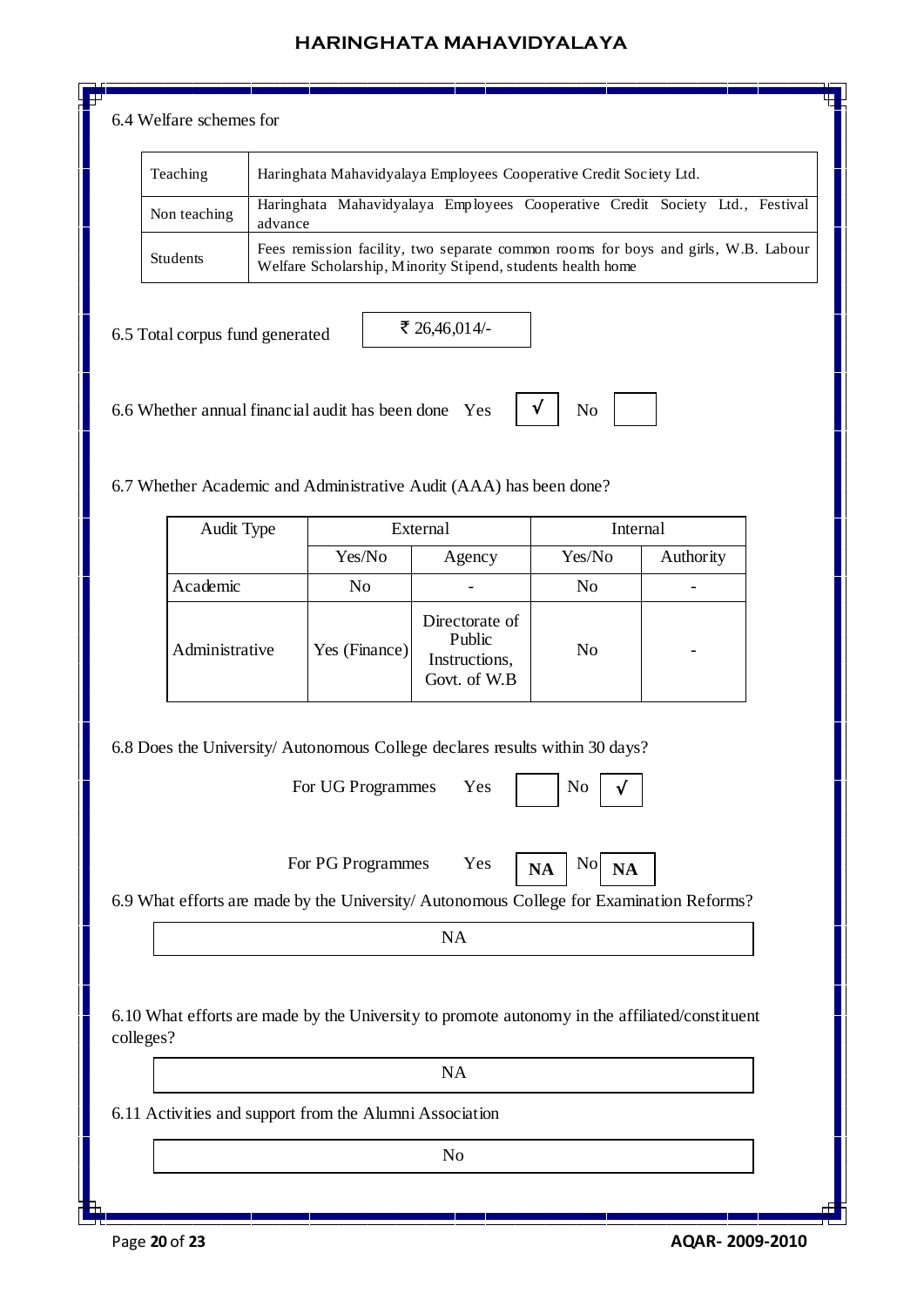6.12 Activities and support from the Parent – Teacher Association

No

6.13 Development programmes for support staff

No

- 6.14 Initiatives taken by the institution to make the campus eco-friendly
	- Plantation.
	- Constant awareness creation regarding keeping the college campus clean and healthy.

## **Criterion – VII**

## **7. Innovations and Best Practices**

- 7.1 Innovations introduced during this academic year which have created a positive impact on the functioning of the institution. Give details.
	- Restriction on the use of plastic in college campus.
	- Strict implementation ensured to make the college campus poster and graffiti free.
- 7.2 Provide the Action Taken Report (ATR) based on the plan of action decided upon at the beginning of the year
	- The college remained committed to admission strictly based on Merit of Higher Secondary (+2 Level) examination.
	- Few Tutorial Classes were also conducted as per the need and requirements of the students.
	- To address the need of the students and problem of teacher-student ratio, measures were undertaken in this regard. New guest lecturer was appointed.
	- Internal assessments and test examinations were conducted in order to evaluate the academic progress of the students.
	- College Magazine "Ayan" was published in collaboration with students and teachers
	- A number of programmes were conducted as a measure of extra-curricular and outreach activities.
	- Annual sports, cultural programme, freshers' welcome also took place.
	- A new cycle shed was constructed for the students.
	- FAX, telephone and internet connections were taken.
	- The college launched its website.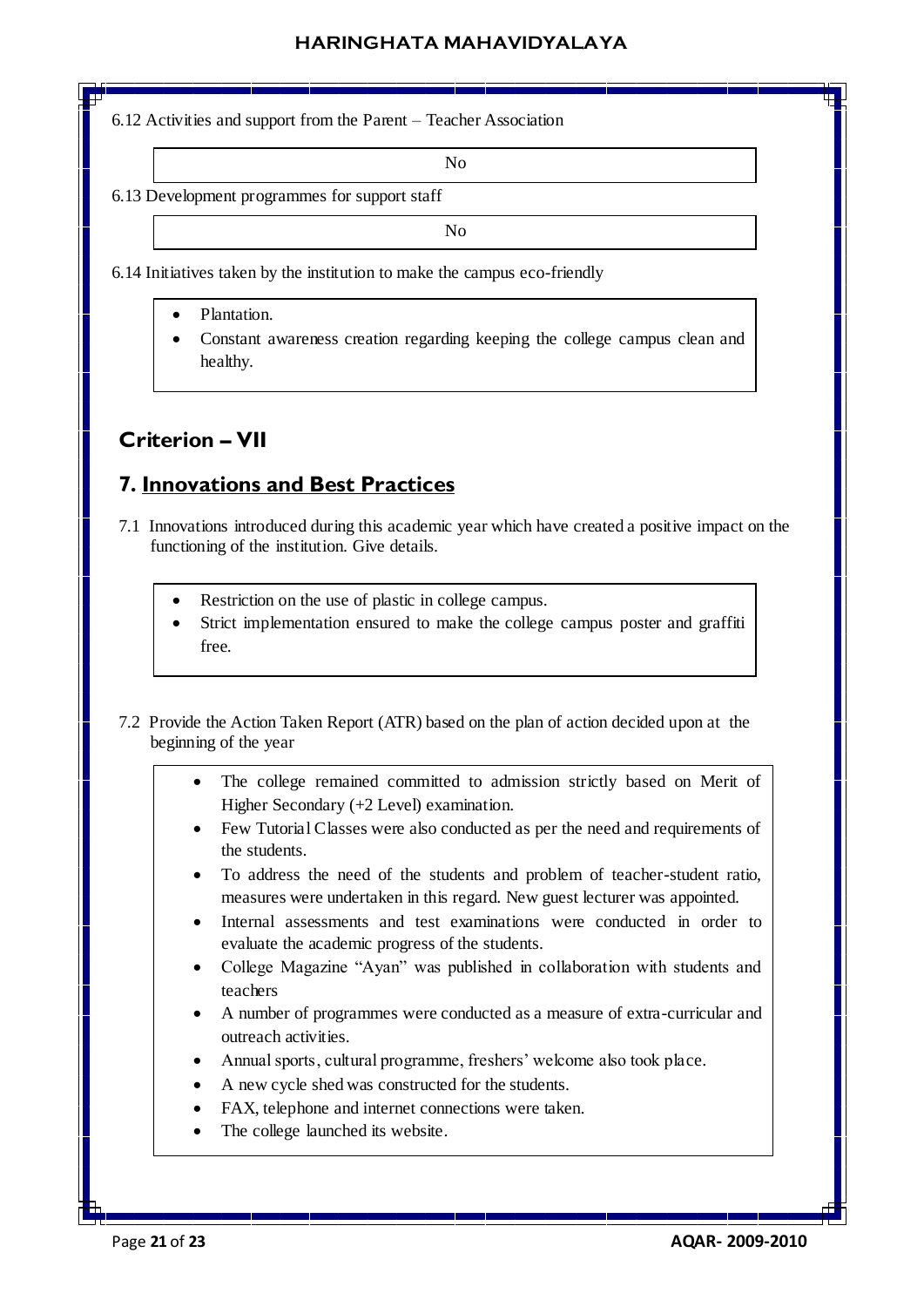7.3 Give two Best Practices of the institution *(please see the format in the NAAC Self-study Manuals)*

- The NSS college units organised AIDS Awareness programme among the students and local community.
- The NSS Volunteers assisted local police to maintain to maintain discipline during the festive sessions and also celebrated Traffic Safety Week.

Annexure-II

#### *\*Provide the details in annexure (annexure need to be numbered as i, ii,iii)*

7.4 Contribution to environmental awareness / protection

Attempt to develop environment consciousness among the students.

7.5 Whether environmental audit was conducted? Yes  $\parallel$  No



7.6 Any other relevant information the institution wishes to add. (for example SWOT Analysis)

#### **Strengths:**

- $\triangleright$  There was a good and harmonious relationship between teachers and students.
- $\triangleright$  NSS wing of the college was very active.
- $\triangleright$  Dedicated faculty and staff members.

#### **Weakness:**

- $\triangleright$  Majority of the students were first generation learners which lead to problem of comprehension and communication at the initial stage.
- $\triangleright$  Students coming from the under privileged sections of the society lacked required time and scope for study outside the college campus.
- $\triangleright$  Some of the departments like Geography and Education had no full time permanent teachers.
- $\triangleright$  Inadequate infrastructure came in the way of students' progress substantially.

#### **Opportunities:**

- $\triangleright$  The vision of the college helped to engage socially relevant programmes like AIDS awareness, environmental awareness
- $\triangleright$  The mission and vision of the college were in tune with the aspirations and requirements of the local people which made it possible to further develop the college.

 $\triangleright$  There were good number of athletes and football players among the students. **Challenges:**

 $\triangleright$  Development of job oriented courses for the upliftment of the students.